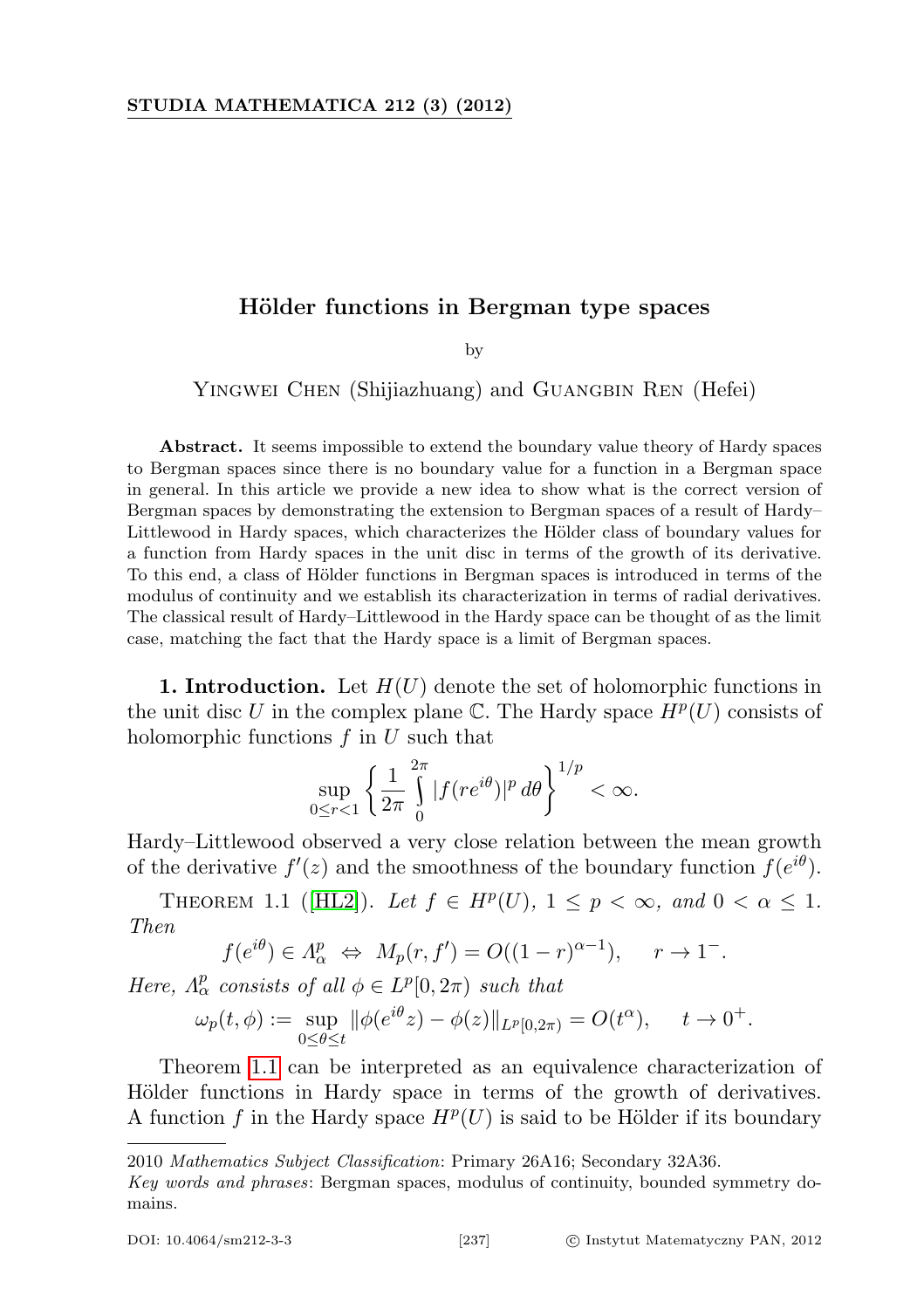function  $f(e^{i\theta})$  is Hölder in  $L^p[0, 2\pi)$ , i.e.,  $f(e^{i\theta}) \in \Lambda^p_\alpha$ . We remark that the modulus of continuity  $\omega_p(t, \phi)$  is a precise way to measure the smoothness of a boundary function  $f(e^{i\theta})$ .

The purpose of this article is to extend the Hardy–Littlewood theorem to Bergman type spaces in bounded symmetric domains. We shall establish an equivalent characterization of Hölder functions in Bergman type spaces on bounded symmetric domains in terms of radial derivatives.

In contrast to Hardy space, functions in Bergman type spaces have no boundary values in general. However, we can define Hölder functions in Bergman type spaces in terms of the modulus of continuity. Thus the modulus of continuity of a function itself shall be considered in Bergman type spaces instead of the boundary value of the function in Hardy space. We refer to [\[RC,](#page-21-0) [RW,](#page-21-1) [WR\]](#page-21-2) for the properties of the modulus of continuity of holomorphic functions in higher dimensions. We shall see that the result for the Hardy space in Theorem [1.1](#page-0-0) can be thought of as the limit case of results for weighted Bergman spaces (see Theorem [5.1\)](#page-19-0).

To state our main result, we need some notation.

Let  $\Omega$  be a bounded symmetric domain in  $\mathbb{C}^n$  with the standard Harish-Chandra realization. Let S be the Shilov boundary of  $\Omega$  with Lebesgue measure  $\sigma$  normalized so that  $\sigma(S) = 1$ .

A positive continuous function  $\varphi$  on [0, 1) is normal if there exist  $0 <$  $a < b$  and  $0 \le r_0 < 1$  such that

(i) 
$$
(1 - r)^{-a} \varphi(r)
$$
 is non-increasing on  $[r_0, 1)$  and  
\n
$$
\lim_{r \to 1^-} (1 - r)^{-a} \varphi(r) = 0;
$$
\n(ii)  $(1 - r)^{-b} \varphi(r)$  is zero decreasing on  $[r_0, 1)$  and

(ii)  $(1 - r)^{-b}\varphi(r)$  is non-decreasing on  $[r_0, 1)$  and

$$
\lim_{r \to 1^-} (1-r)^{-b} \varphi(r) = \infty.
$$

Throughout, a, b, and  $r_0$  are taken to be fixed for the normal function  $\varphi$ .

Let  $H(\Omega)$  be the set of holomorphic functions in  $\Omega$ . For any  $f \in H(\Omega)$ , we denote

$$
f_r(z) = f(rz), \quad f_{e^{ih}}(z) = f(e^{ih}z),
$$

and denote the radial derivative of f by

$$
\mathscr{R}f(z) = \sum_{i=1}^{n} z_i \frac{\partial f}{\partial z_i}(z).
$$

For  $0 < p, q \leq \infty$ , the Bergman type space  $H_{p,q,\varphi}$  consists of all  $f \in H(\Omega)$ such that

$$
||f||_{H_{p,q,\varphi}} = \left(\int_0^1 r^{2n-1} (1-r)^{-1} \varphi^p(r) M_q^p(r,f) \, dr\right)^{1/p} < \infty,
$$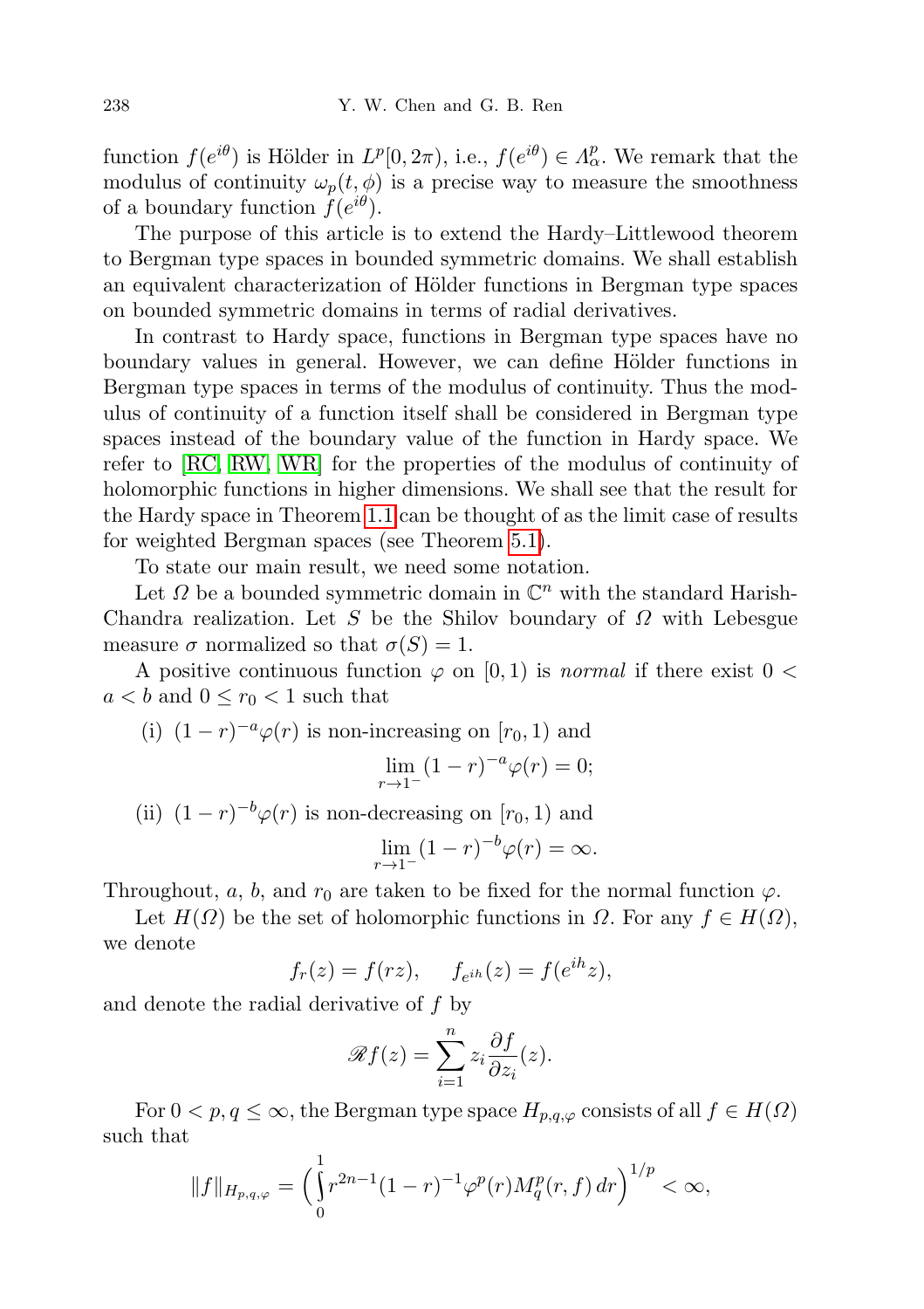where

$$
M_q(r,f) = \left(\int_S |f(r\zeta)|^q d\sigma(\zeta)\right)^{1/q}.
$$

As usual, the case of  $p = \infty$  or  $q = \infty$  is in the limit sense.

DEFINITION 1.2. The modulus of continuity of f is defined as

$$
\omega(\delta, f, H_{p,q,\varphi}) = \sup_{0 \le h \le \delta} ||\Delta_h f||_{H_{p,q,\varphi}},
$$

where

$$
\Delta_h f(z) = f_{e^{ih}}(z) - f(z).
$$

Let  $0 < \alpha \leq 1$ . A function  $f \in H_{p,q,\varphi}$  is said to belong to the  $\alpha$ -Hölder class  $\Lambda^{\alpha}(H_{p,q,\varphi})$  if

$$
\omega(\rho, f, H_{p,q,\varphi}) = O(\rho^{\alpha}), \quad \rho \to 0^{+}.
$$

Now we can state our main result of which Theorem [1.1](#page-0-0) can be considered as a limit case.

<span id="page-2-2"></span>THEOREM 1.3. Let 
$$
f \in H_{p,q,\varphi}
$$
,  $0 < p, q \le \infty$ , and  $0 < \alpha \le 1$ . Then  
\n $f \in \Lambda^{\alpha}(H_{p,q,\varphi}) \iff ||(\mathscr{R}f)_{\rho}||_{H_{p,q,\varphi}} = O((1-\rho)^{\alpha-1}), \rho \to 1^{-}.$ 

2. Bergman type spaces and radial derivatives. In this section, we shall give some preliminary results concerning normal functions, Bergman type spaces and radial derivatives.

As usual,  $f \lesssim g$  means  $f \leq Cg$  with some positive constant C independent of f and g. Similarly,  $f \simeq g$  means that  $f \lesssim g$  and  $g \lesssim f$ .

<span id="page-2-1"></span>LEMMA 2.1 ([\[RK\]](#page-21-3)). For any  $0 \le t \le r < 1$  and  $s > 0$ , we have  $\varphi(r) \simeq$  $\varphi(r^s)$  and

$$
\frac{\varphi(r)}{(1-r)^a} \lesssim \frac{\varphi(t)}{(1-t)^a}, \qquad \frac{\varphi(r)}{(1-r)^b} \gtrsim \frac{\varphi(t)}{(1-t)^b}.
$$

With this lemma, one can always take the index  $r_0$  to be zero in applications.

Associated to the norm of Bergman type spaces, we introduce a new quantity

(2.1) 
$$
||f||_{H_{p,q,\varphi}[\rho_2,\rho_1)} = \left(\int\limits_{\rho_2}^{\rho_1} \Phi(r) M_q^p(r,f) dr\right)^{1/p},
$$

where  $0 \leq \rho_2 < \rho_1 < 1$  and

$$
\Phi(r) = \Phi_p(r) := r^{2n-1}(1-r)^{-1}\varphi^p(r).
$$

<span id="page-2-0"></span>Clearly,  $||f||_{H_{p,q,\varphi}} = ||f||_{H_{p,q,\varphi}[0,1)}$ .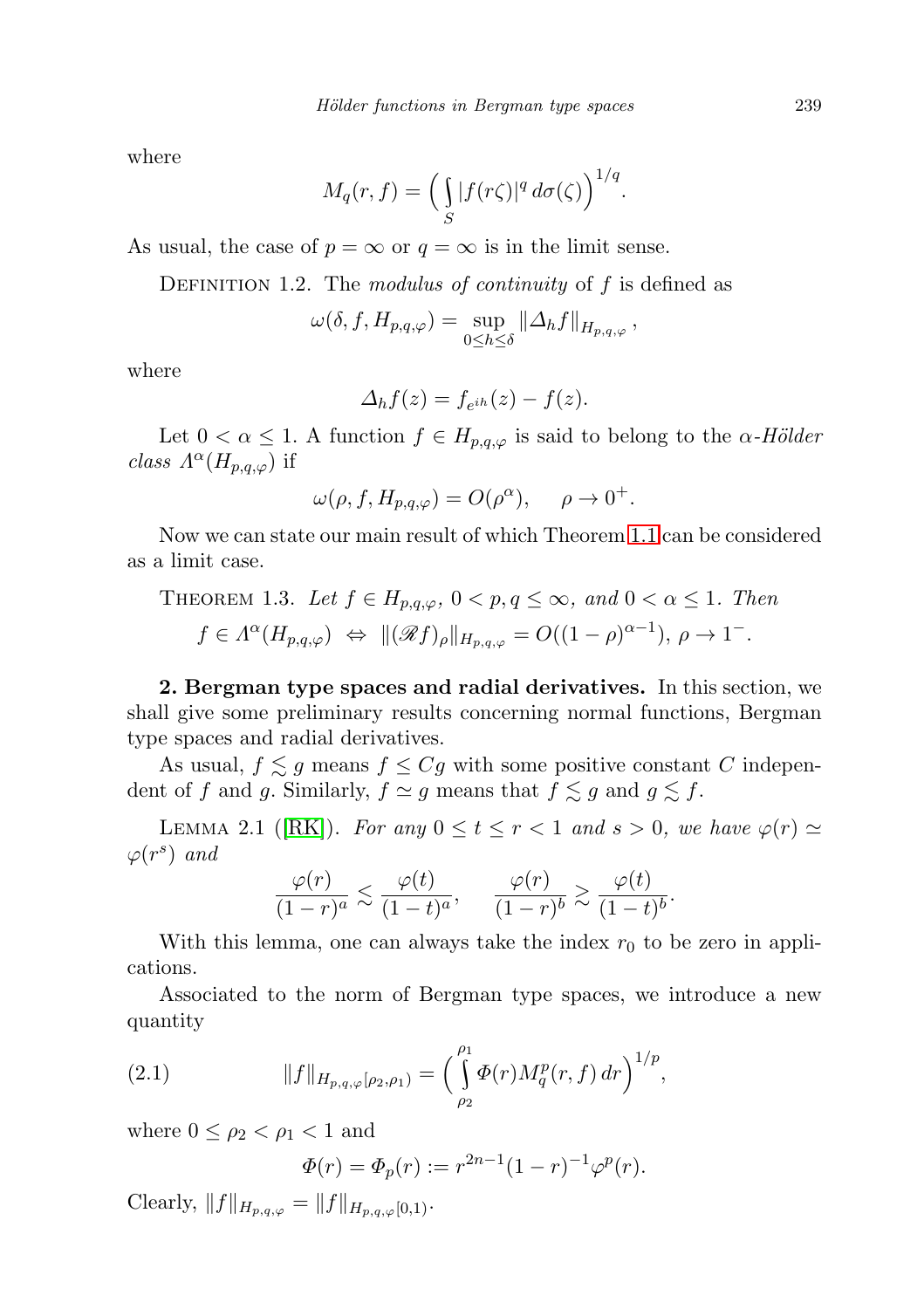LEMMA 2.2. Let  $0 < p, q \leq \infty$  and  $f \in H_{n,q,\varphi}$ . Then

(2.2) kfkHp,q,ϕ[0,1/4) . kfkHp,q,ϕ[1/4,1/2).

<span id="page-3-1"></span><span id="page-3-0"></span>*Proof.* We claim that, for  $0 < p < \infty$ ,

(2.3) 
$$
\Phi(r) \lesssim \Phi(r+1/4), \quad r \in [0, 1/4].
$$

Indeed, by the monotonicity of the functions  $r^{2n-1}$  and  $((1 - r)^{-b}\varphi(r))^p$ , it is sufficient to consider  $\Phi(r) = (1 - r)^{pb-1}$ . In this case, both functions in [\(2.2\)](#page-3-0) are equivalent to a non-zero constant.

Therefore, from [\(2.3\)](#page-3-1) follows [\(2.2\)](#page-3-0) as well as the monotonicity of  $M_q(r, f)$ whenever  $0 < q < \infty$ . The case  $q = \infty$  follows directly from the maximum principle, and the case  $p = \infty$  from the limit process.

<span id="page-3-4"></span>LEMMA 2.3. Suppose that  $f \in H(\Omega)$ ,  $0 < pb \leq 1$ ,  $0 < q \leq \infty$ , and  $0 < r \leq R < 1$ . Then

$$
||f||_{H_{p,q,\varphi}[0,r)} \lesssim ||f||_{H_{p,q,\varphi}[R/2,(R+r)/2)}.
$$

*Proof.* Since  $(1 - r)^{pb-1}$  is increasing for any  $0 < pb \le 1$ , as shown in  $(2.3)$  we have

$$
\varPhi(r)\lesssim \varPhi(R),\quad \ \forall\, 0
$$

Making a change of variable  $\rho = (R + t)/2$ , we have

$$
||f||_{H_{p,q,\varphi}[R/2,(R+r)/2)}^{p} = \int_{R/2}^{(R+r)/2} \Phi(\rho) M_{q}^{p}(\rho, f) d\rho
$$
  
=  $\frac{1}{2} \int_{0}^{r} \Phi\left(\frac{R+t}{2}\right) M_{q}^{p} \left(\frac{R+t}{2}, f\right) dt$   
 $\geq \int_{0}^{r} \Phi(t) M_{q}^{p}(t, f) dt = ||f||_{H_{p,q,\varphi}[0,r)}^{p}.$ 

<span id="page-3-3"></span>LEMMA 2.4. If  $0 \leq \rho \leq r < 1$ , then

$$
\Phi(\rho) \lesssim \Phi\bigg(\rho + \frac{1-r}{2}\bigg).
$$

Proof. This follows directly from the fact that

$$
1 - \left(\rho + \frac{1-r}{2}\right) \le 1 - \rho \le 2\left(1 - \left(\rho + \frac{1-r}{2}\right)\right). \blacksquare
$$

<span id="page-3-2"></span>LEMMA 2.5. Let  $1/4 \leq \rho < r \leq 1, \theta \in [-\pi, \pi]$ . Then

(i) 
$$
\left| \left( \rho + \frac{1-r}{2} \right) e^{i\theta} - \rho \right|^2 \ge \frac{1}{4\pi^2} ((1-r)^2 + \theta^2);
$$
  
\n(ii)  $|1 - re^{i\theta}|^2 \ge \frac{1}{\pi^2} ((1-r)^2 + \theta^2).$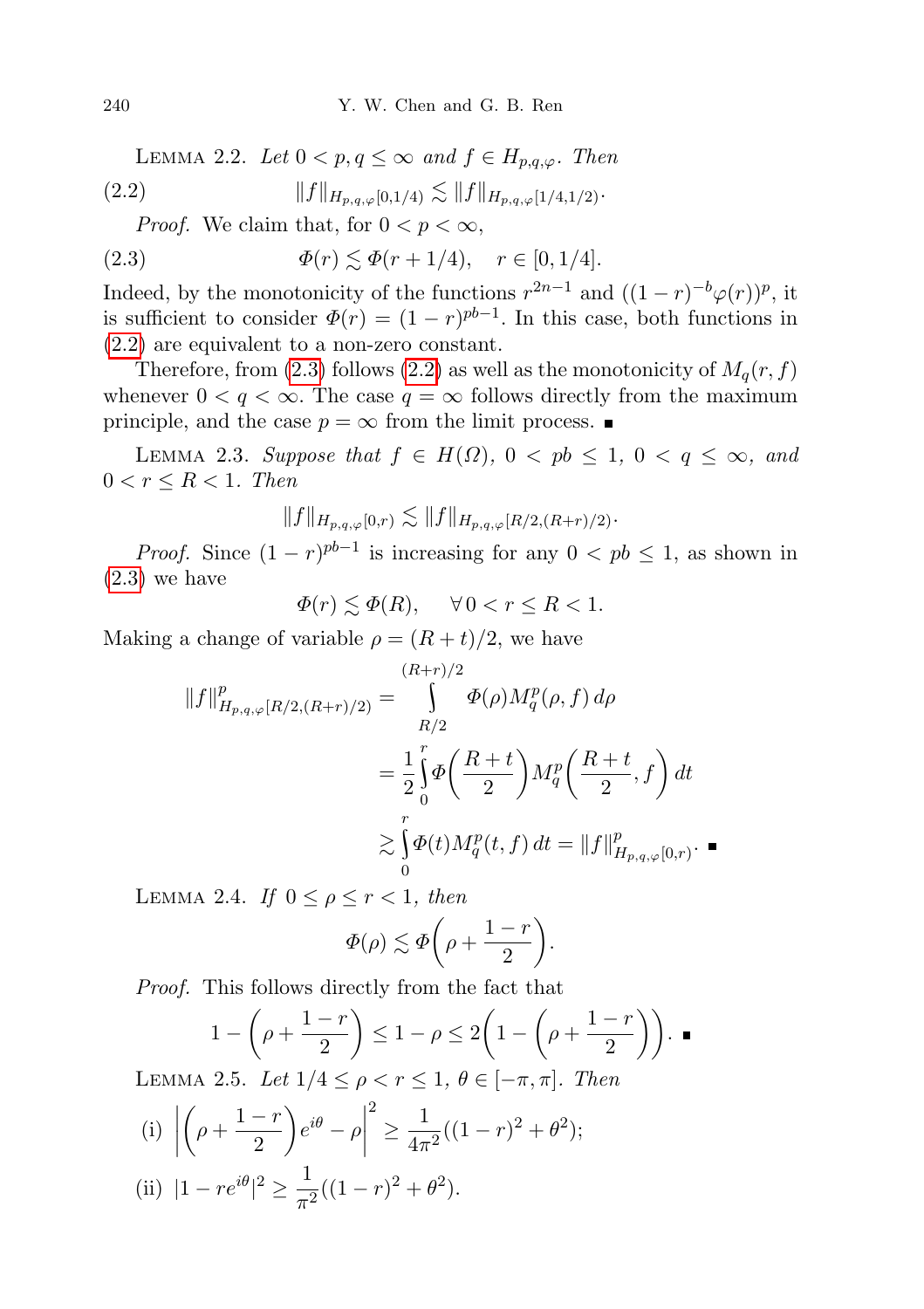*Proof.* Denote  $\rho_1 = \rho + (1 - r)/2$ . Notice that

$$
|\rho_1 e^{i\theta} - \rho|^2 = (\rho_1 - \rho)^2 + 4\rho_1 \rho \sin^2 \frac{\theta}{2},
$$

which is an even function of  $\theta$ . We can thus assume that  $\theta \in [0, \pi]$ , so that (i) follows directly from the inequality

$$
\sin \theta \ge \frac{2}{\pi} \theta, \quad \forall 0 \le \theta \le \frac{\pi}{2}.
$$

Statement (ii) can be proved similarly.  $\blacksquare$ 

<span id="page-4-1"></span>LEMMA 2.6 ([\[G\]](#page-20-1)). Suppose that  $0 < p \leq 1$ ,  $0 < r < 1$ , and g is holomorphic in the closed unit disc  $\overline{U}$ . Then

$$
\left(\int\limits_{[-\pi,\pi)}|g(re^{i\theta})|\,d\theta\right)^p \lesssim (1-r)^{p-1}\int\limits_{[-\pi,\pi)}|g(e^{i\theta})|^p\,d\theta.
$$

<span id="page-4-2"></span>LEMMA 2.7. Let  $\lambda > 0$ ,  $\delta > 0$ , and  $s = \min\{1, p, q\}$ . If  $f \in H_{p,q,\varphi}$ , then  $\omega^s(\lambda \delta, f, H_{p,q,\varphi}) \leq (\lambda + 1) \omega^s(\delta, f, H_{p,q,\varphi}).$ 

*Proof.* See Lemma 3.3 in [\[WR\]](#page-21-2) for the special case  $\varphi(r) = (1 - r)^{\alpha}$  with  $\alpha > 0$ . Its proof is also suitable for general normal functions  $\varphi$ .

In [\[H\]](#page-20-2), Hua constructed a set of holomorphic homogeneous polynomials

$$
\left\{\varphi_{j,v} : j \in \mathbb{N} \cup \{0\}, v = 1, \dots, m_j = \frac{(n+j-1)!}{j!(n-1)!}\right\},\
$$

which is complete and orthogonal on  $\Omega$  and orthogonal on S. Every  $f \in$  $H(\Omega)$  has a series expansion (see [\[HM\]](#page-20-3))

$$
f(z) = \sum_{j=0}^{\infty} \sum_{v=1}^{m_j} a_{j,v} \varphi_{j,v}(z),
$$

where the convergence is uniform on compact subsets of  $\Omega$ . The coefficients are given by the formula

$$
a_{j,v} = \lim_{r \to 1^-} \int_S f(r\xi) \overline{\varphi_{j,v}(\xi)} d\sigma(\xi).
$$

For any  $\beta > 0$  and  $s \geq 0$ , we define the fractional radial derivative  $\mathcal{R}^{\beta,s}$ as (see [\[RK\]](#page-21-3))

$$
(\mathcal{R}^{\beta,s}f)(z) = \sum_{j=0}^{\infty} \sum_{v=1}^{m_j} (j+s)^{\beta} a_{j,v} \varphi_{j,v}(z).
$$

<span id="page-4-0"></span>LEMMA 2.8. Let  $0 < p, q \le \infty, \beta > 0, s > 0, t \ge 0, \text{ and let } \varphi$  be normal. Then, for any  $f \in H(\Omega)$ ,

$$
\int_{0}^{1} r^{t} (1-r)^{-1} \varphi^{p}(r) M_{q}^{p}(r, f) dr \simeq \int_{0}^{1} r^{t} (1-r)^{p\beta-1} \varphi^{p}(r) M_{q}^{p}(r, \mathcal{R}^{\beta,s} f) dr.
$$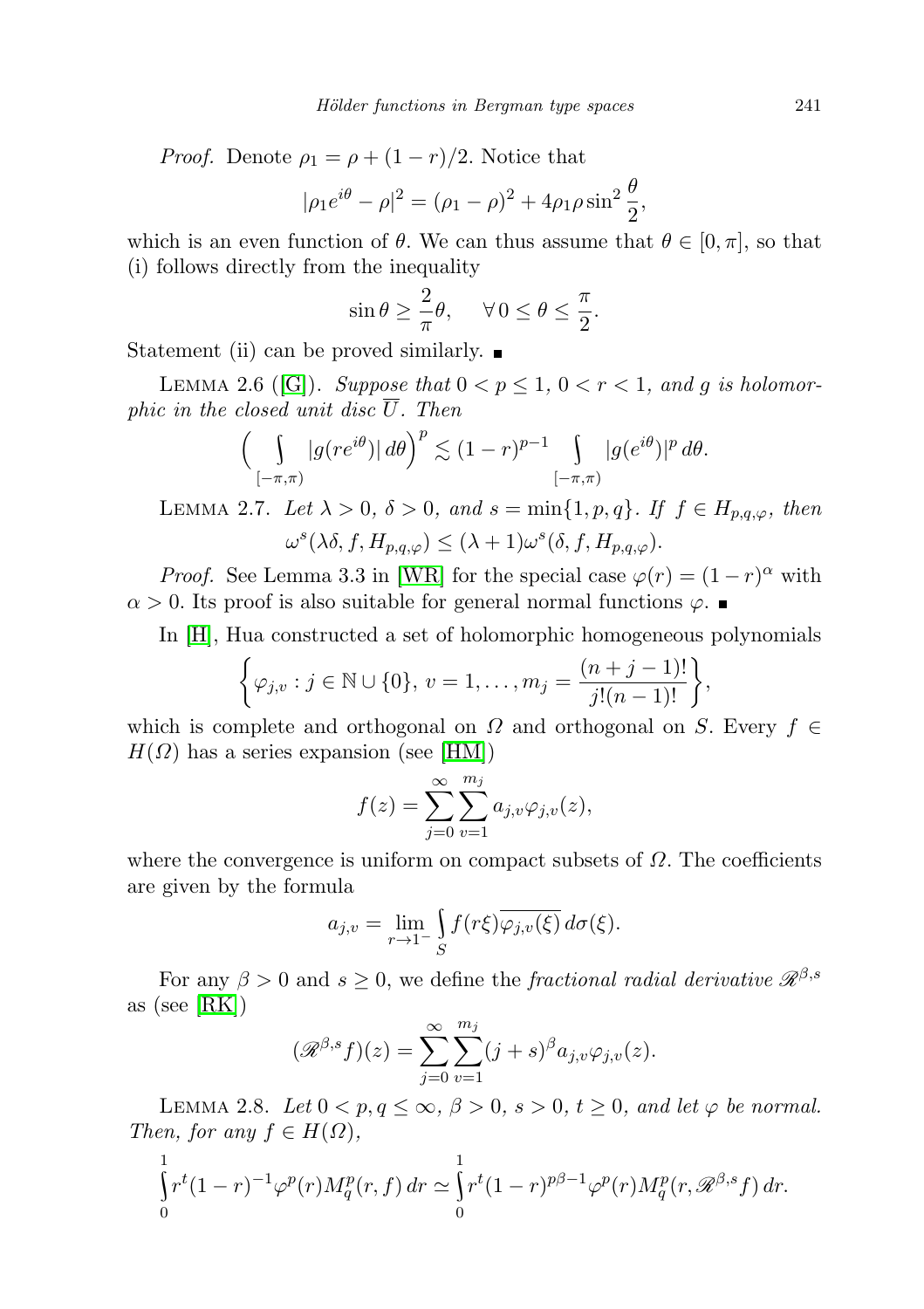When  $p = \infty$ , the inequality is understood to be its limit case:

$$
M_q(r, f) = O(\varphi^{-1}(r)) \iff M_q(r, \mathcal{R}^{\beta, s} f) = O((1 - r)^{-\beta} \varphi^{-1}(r))
$$
  
\n
$$
\to 1^-
$$

as  $r \to 1^-$ .

*Proof.* When  $t = 0$ , the result is proved in [\[RK\]](#page-21-3). The general case follows from the equivalence

$$
\int_{0}^{1} r^{t} (1-r)^{-1} \varphi^{p}(r) M_{q}^{p}(r, f) dr \simeq \int_{0}^{1} (1-r)^{-1} \varphi^{p}(r) M_{q}^{p}(r, f) dr.
$$

One direction of this is clear and the other follows from the change of variable  $u = r^{t+1}.$ 

<span id="page-5-1"></span>LEMMA 2.9. Let  $0 < p, q \le \infty$ ,  $s > 0$ , and  $\beta > 0$ . Let  $\varphi$  be normal and denote  $\psi(r) = (1 - r)^{\beta} \varphi(r)$ . If  $f \in H(\Omega)$ , then

(2.4) 
$$
\omega(\delta, f, H_{p,q,\varphi}) \simeq \omega(\delta, \mathscr{R}^{\beta,s}f, H_{p,q,\psi}).
$$

Proof. By definition,

<span id="page-5-2"></span>
$$
\Delta_h(\mathcal{R}^{\beta,s}f(z)) = \mathcal{R}^{\beta,s}f(e^{ih}z) - \mathcal{R}^{\beta,s}f(z) = \mathcal{R}^{\beta,s}(\Delta_h f(z)).
$$

Lemma [2.8](#page-4-0) thus implies that

$$
\omega(\delta, f, H_{p,q,\varphi}) = \sup_{0 \le h \le \delta} \left( \int_0^1 r^{2n-1} (1-r)^{-1} \varphi^p(r) M_q^p(r, \Delta_h f) dr \right)^{1/p}
$$
  
\n
$$
\simeq \sup_{0 \le h \le \delta} \left( \int_0^1 r^{2n-1} (1-r)^{p\beta - 1} \varphi^p(r) M_q^p(r, \mathcal{R}^{\beta, s}(\Delta_h f)) dr \right)^{1/p}
$$
  
\n
$$
= \sup_{0 \le h \le \delta} \left( \int_0^1 r^{2n-1} (1-r)^{p\beta - 1} \varphi^p(r) M_q^p(r, \Delta_h(\mathcal{R}^{\beta, s} f)) dr \right)^{1/p}
$$
  
\n
$$
= \omega(\delta, \mathcal{R}^{\beta, s} f, H_{p,q,\psi}).
$$

The maximal theorem of Hardy–Littlewood in Hardy spaces will be used.

<span id="page-5-3"></span>LEMMA 2.10 ([\[D\]](#page-20-4)). Let  $f \in H^p(U)$ ,  $0 < p \leq \infty$ , and let  $F(\theta) = \sup$  $0 < r < 1$  $|f(re^{i\theta})|.$ 

Then  $F \in L^p[0, 2\pi]$  and

$$
||F||_{L^p[0,2\pi]} \leq C(p)||f||_{H^p(U)}.
$$

<span id="page-5-0"></span>3. Hardy–Littlewood direct theorem. The Hardy–Littlewood direct theorem gives an estimate of the radial derivative  $\mathcal{R}f$  in terms of the modulus of continuity of  $f$ .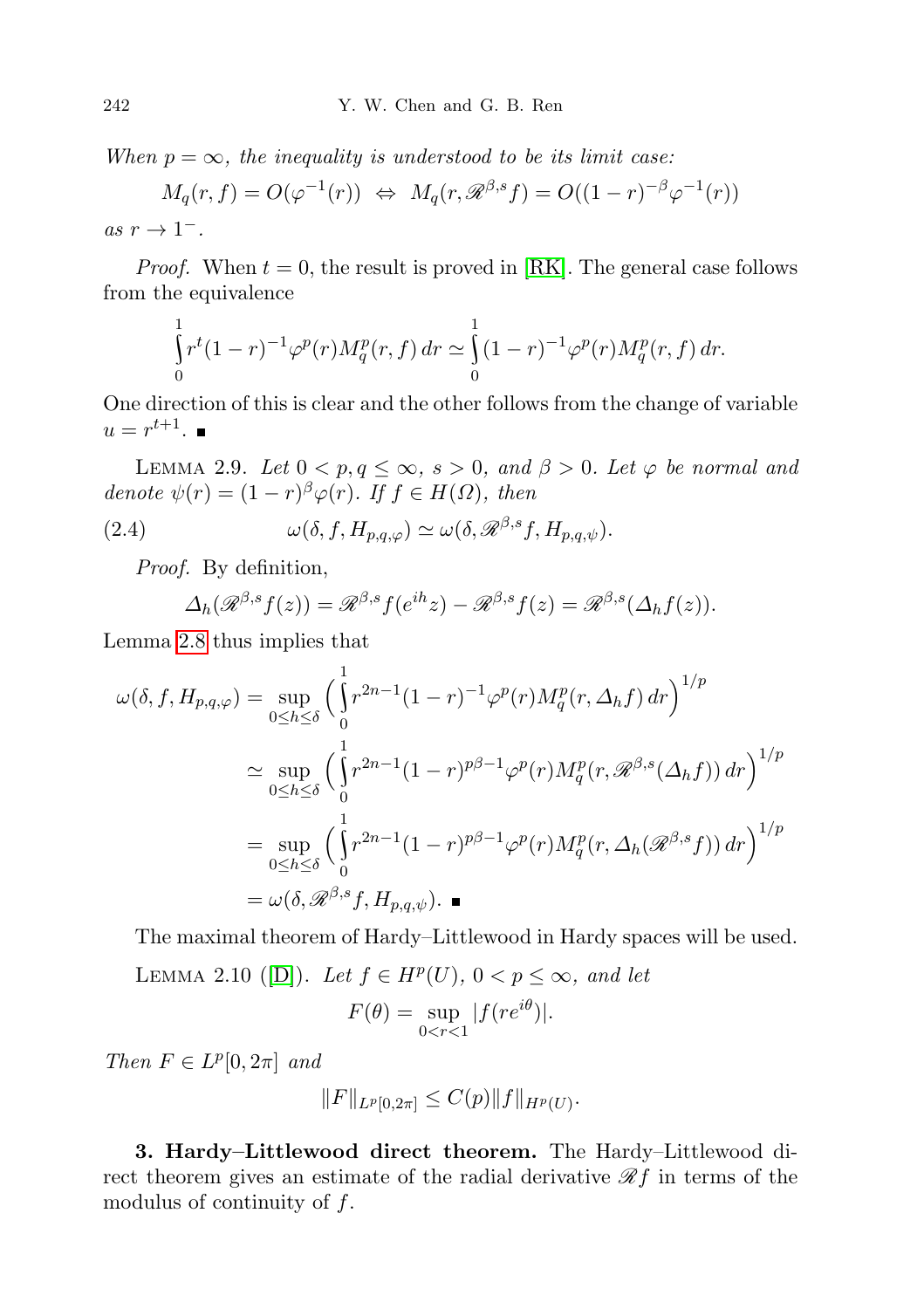THEOREM 3.1. Let  $0 < p, q \leq \infty$  and  $f \in H_{p,q,\varphi}$ . Then

$$
\|\mathscr{R}f\|_{H_{p,q,\varphi}[0,\rho)} \lesssim \frac{\omega(1-\rho,f,H_{p,q,\varphi})}{1-\rho}, \quad \forall \rho \in (0,1).
$$

*Proof.* Let  $f \in H(\Omega)$  and denote  $f_{\zeta}(\lambda) = f(\lambda \zeta)$  with  $\lambda \in U$  and  $\zeta \in S$ . Then  $f_{\zeta} \in H(U)$ . Let  $1/4 \leq \rho < r < 1$  and take  $\rho_1 = \rho + (1 - r)/2$  and  $\rho_2 = \rho + (1 - r)/4$ . Then

<span id="page-6-0"></span>
$$
1/4 \le \rho < \rho_2 < \rho_1 < 1.
$$

For any fixed  $\gamma > 0$ , we consider the holomorphic function

(3.1) 
$$
g(\lambda) := \frac{f_{\zeta}(\rho_1) - f_{\zeta}(\lambda)}{(\rho_1 - r\lambda)^{\gamma}}, \quad \forall |\lambda| \le \rho_1.
$$

From the Cauchy formula,

$$
\frac{f_{\zeta}(\rho_1) - f_{\zeta}(\lambda)}{(\rho_1 - r\lambda)^{\gamma}} = \frac{1}{2\pi i} \int_{|w| = \rho_2} \frac{f_{\zeta}(\rho_1) - f_{\zeta}(w)}{(w - \lambda)(\rho_1 - rw)^{\gamma}} dw, \quad \forall |\lambda| < \rho_2.
$$

In particular, by taking  $\lambda = \rho$ , we have

$$
\frac{f_{\zeta}(\rho_1) - f_{\zeta}(\rho)}{(\rho_1 - r\rho)^{\gamma}} = \frac{1}{2\pi i} \int_{|w| = \rho_2} \frac{f_{\zeta}(\rho_1) - f_{\zeta}(w)}{(w - \rho)(\rho_1 - rw)^{\gamma}} dw
$$

$$
= \frac{\rho_2}{2\pi} \int_{-\pi}^{\pi} \frac{(f_{\zeta}(\rho_1) - f_{\zeta}(\rho_2 e^{i\theta}))e^{i\theta}}{(\rho_2 e^{i\theta} - \rho)(\rho_1 - r\rho_2 e^{i\theta})^{\gamma}} d\theta,
$$

so that

<span id="page-6-1"></span>(3.2) 
$$
|f_{\zeta}(\rho_1) - f_{\zeta}(\rho)| \leq \frac{\rho_2(\rho_1 - r\rho)^{\gamma}}{2\pi(\rho_2 - \rho)} \int_{-\pi}^{\pi} \frac{|f_{\zeta}(\rho_1) - f_{\zeta}(\rho_2 e^{i\theta})|}{|\rho_1 - r\rho_2 e^{i\theta}|^{\gamma}} d\theta.
$$

Since  $g(\lambda)$  in [\(3.1\)](#page-6-0) is holomorphic in  $|\lambda| \leq \rho_1$ , we have

$$
h(\lambda) := g(\rho_1 \lambda) = \frac{f_{\zeta}(\rho_1) - f_{\zeta}(\rho_1 \lambda)}{(\rho_1 - r \rho_1 \lambda)^{\gamma}}, \quad \lambda \in \overline{U},
$$

is holomorphic, so that Lemma [2.6](#page-4-1) implies that

$$
\left(\int\limits_{[-\pi,\pi)} |h(te^{i\theta})| \, d\theta\right)^{\eta} \lesssim (1-t)^{\eta-1} \int\limits_{[-\pi,\pi)} |h(e^{i\theta})|^{\eta} \, d\theta
$$

for any  $0 < t, \eta \leq 1$ . Setting  $t = \rho_2/\rho_1$ , we then have

$$
\bigg(\int_{-\pi}^{\pi} \frac{|f_{\zeta}(\rho_1)-f_{\zeta}(\rho_2 e^{i\theta})|}{|\rho_1 - r\rho_2 e^{i\theta}|^{\gamma}} d\theta\bigg)^{\eta} \lesssim \bigg(\frac{\rho_1}{\rho_1 - \rho_2}\bigg)^{1-\eta} \int_{-\pi}^{\pi} \frac{|f_{\zeta}(\rho_1)-f_{\zeta}(\rho_1 e^{i\theta})|^{\eta}}{|\rho_1 - r\rho_1 e^{i\theta}|^{\gamma\eta}} d\theta.
$$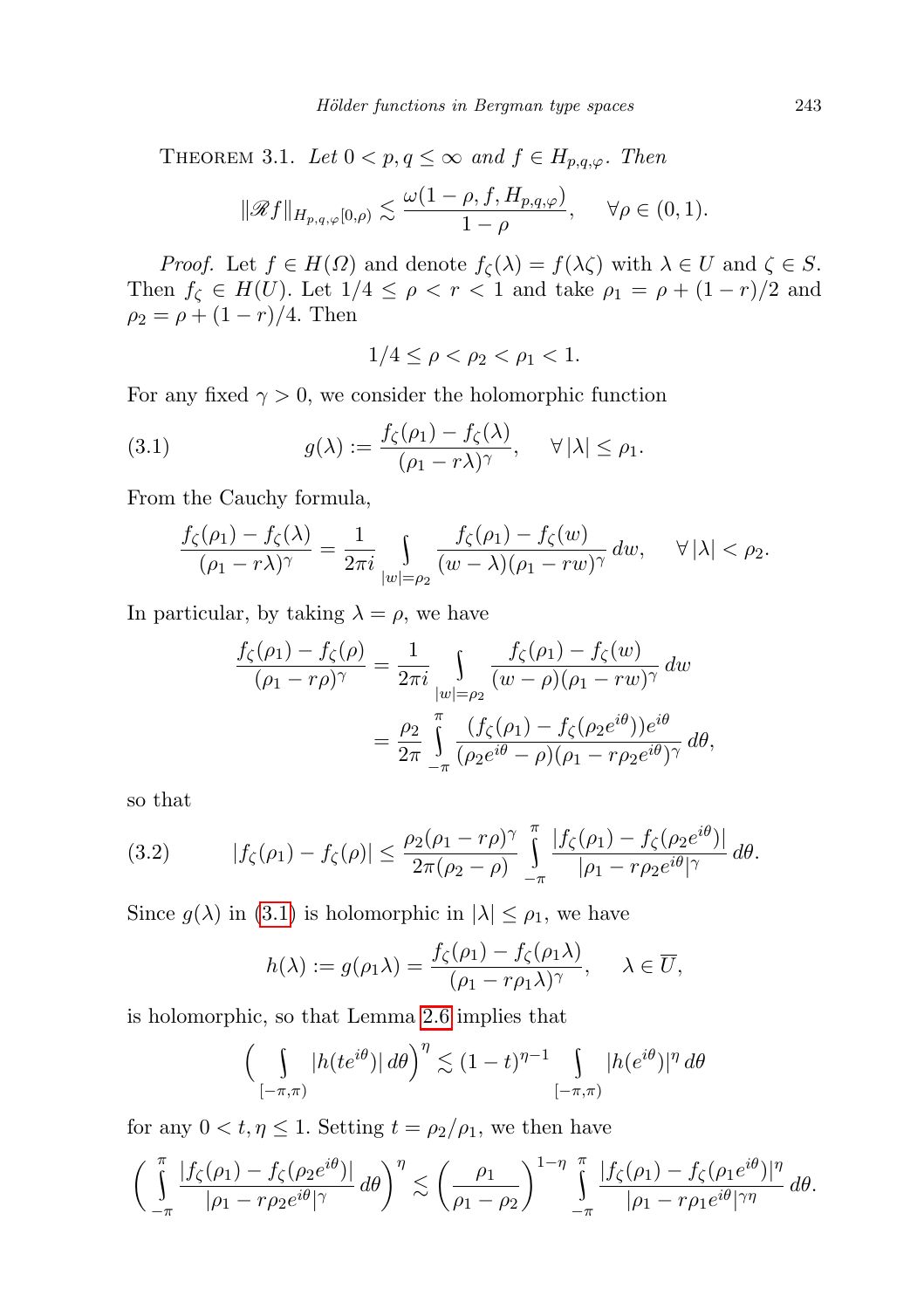Inserting this into [\(3.2\)](#page-6-1), we obtain

$$
|f_{\zeta}(\rho_1) - f_{\zeta}(\rho)|^{\eta}
$$
  
\n
$$
\leq \left(\frac{\rho_2}{2\pi}\right)^{\eta} \frac{(\rho_1 - r\rho)^{\gamma\eta}}{(\rho_2 - \rho)^{\eta}} \left(\frac{\rho_1}{\rho_1 - \rho_2}\right)^{1-\eta} \int\limits_{-\pi}^{\pi} \frac{|f_{\zeta}(\rho_1 e^{i\theta}) - f_{\zeta}(\rho_1)|^{\eta}}{|\rho_1 - r\rho_1 e^{i\theta}|^{\gamma\eta}} d\theta.
$$

We now pick the parameter  $\gamma = 4/\eta$ . Since  $1/4 < \rho_2 < \rho_1 < 1$ ,  $\rho_1 - \rho_2 =$  $\rho_2 - \rho = (1 - r)/4$ , and

$$
\rho_1 - r\rho = (1 - r)\left(\frac{1}{2} + \rho\right) \le \frac{3}{2}(1 - r),
$$

we have

<span id="page-7-3"></span>(3.3) 
$$
|f_{\zeta}(\rho_1) - f_{\zeta}(\rho)|^{\eta} \lesssim (1-r)^3 \int_{-\pi}^{\pi} \frac{|f_{\zeta}(\rho_1 e^{i\theta}) - f_{\zeta}(\rho_1)|^{\eta}}{|1 - re^{i\theta}|^4} d\theta
$$

for any  $1/4 \leq \rho < r < 1$  and  $\rho_1 = \rho + (1 - r)/2$ .

Now, we apply the Cauchy formula to the holomorphic function

$$
g_1(\lambda) := \frac{f_{\zeta}(\lambda)}{(\rho_1 - r\lambda)^{\gamma}}, \quad \forall |\lambda| \le \rho_1;
$$

then

<span id="page-7-0"></span>
$$
(3.4) \qquad \frac{f_{\zeta}(\lambda)}{(\rho_1 - r\lambda)^{\gamma}} = \frac{1}{2\pi i} \int_{|w| = \rho_2} \frac{f_{\zeta}(w)}{(w - \lambda)(\rho_1 - rw)^{\gamma}} dw, \quad \forall |\lambda| < \rho_2.
$$

On taking the derivative on both sides of [\(3.4\)](#page-7-0) and noticing that

$$
f'_{\zeta}(\lambda) = \frac{\mathscr{R}f(\lambda\zeta)}{\lambda},
$$

we get

$$
\frac{\mathscr{R}f(\lambda\zeta)}{\lambda(\rho_1 - r\lambda)^{\gamma}} + \frac{\gamma r f_{\zeta}(\lambda)}{(\rho_1 - r\lambda)^{\gamma+1}} = \frac{1}{2\pi i} \int_{|w| = \rho_2} \frac{f_{\zeta}(w)}{(w - \lambda)^2 (\rho_1 - rw)^{\gamma}} dw
$$

for any  $|\lambda| < \rho_2$ . Taking  $\lambda = \rho$ , we have

<span id="page-7-1"></span>
$$
(3.5) \quad \frac{\mathscr{R}f(\rho\zeta)}{\rho(\rho_1 - r\rho)^{\gamma}} + \frac{\gamma r f_{\zeta}(\rho)}{(\rho_1 - r\rho)^{\gamma+1}} = \frac{\rho_2}{2\pi} \int_{-\pi}^{\pi} \frac{f_{\zeta}(\rho_2 e^{i\theta}) e^{i\theta}}{(\rho_2 e^{i\theta} - \rho)^2 (\rho_1 - r\rho_2 e^{i\theta})^{\gamma}} d\theta.
$$

In particular, by setting  $f \equiv 1$ ,

(3.6) 
$$
\frac{\gamma r}{(\rho_1 - r\rho)^{\gamma+1}} = \frac{\rho_2}{2\pi} \int_{-\pi}^{\pi} \frac{e^{i\theta}}{(\rho_2 e^{i\theta} - \rho)^2 (\rho_1 - r\rho_2 e^{i\theta})^{\gamma}} d\theta.
$$

We subtract  $(3.5)$  from a suitable multiple of  $(3.6)$  to obtain

<span id="page-7-2"></span>
$$
\mathscr{R}f(\rho\zeta) = \frac{\rho\rho_2(\rho_1 - r\rho)^\gamma}{2\pi} \int_{-\pi}^{\pi} \frac{(f_\zeta(\rho_2 e^{i\theta}) - f_\zeta(\rho))e^{i\theta}}{(\rho_2 e^{i\theta} - \rho)^2(\rho_1 - r\rho_2 e^{i\theta})^\gamma} d\theta,
$$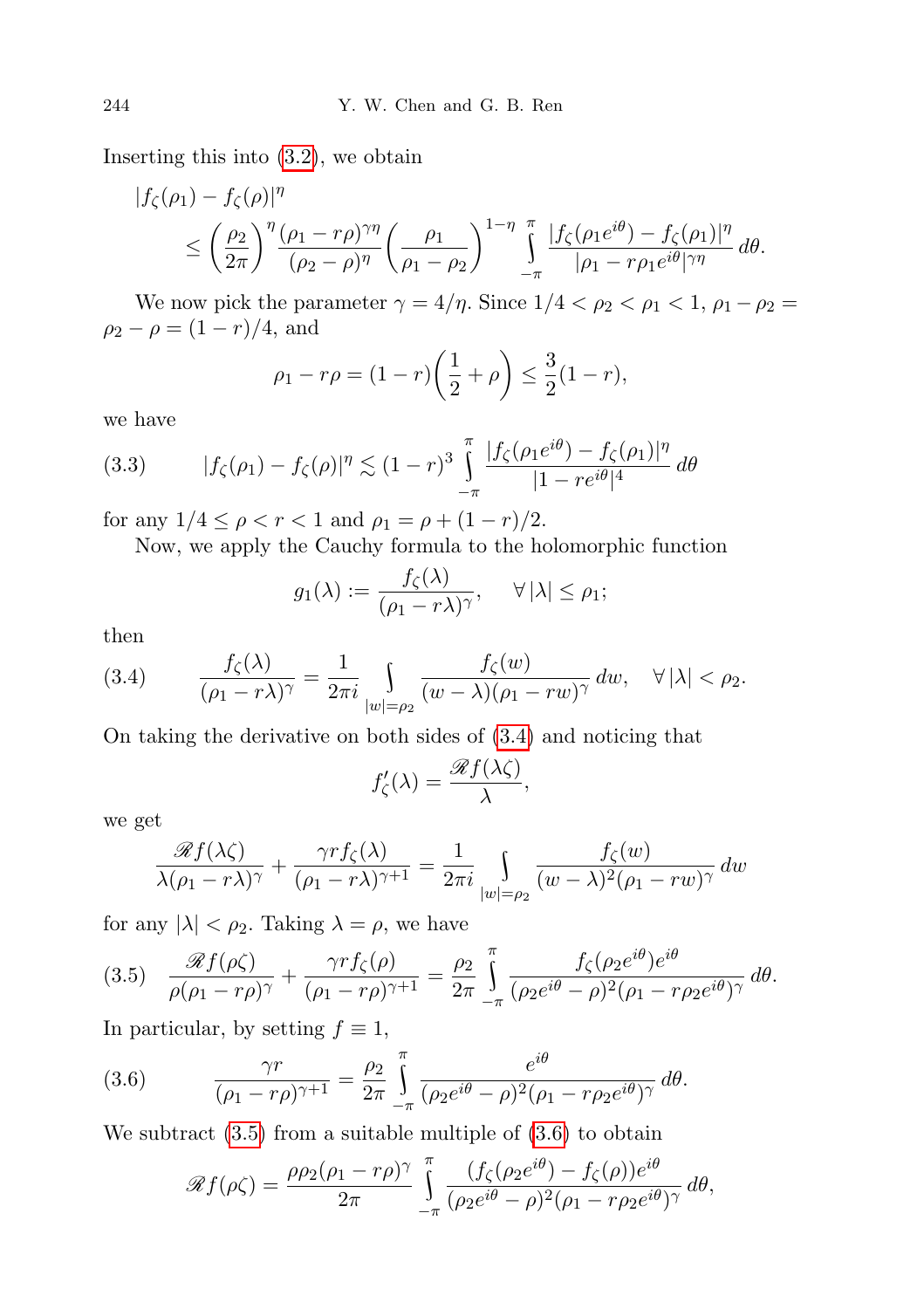so that

$$
|\mathscr{R}f(\rho\zeta)| \leq \frac{\rho\rho_2(\rho_1 - r\rho)^\gamma}{2\pi(\rho_2 - \rho)^2} \int\limits_{-\pi}^{\pi} \frac{|f_{\zeta}(\rho_2 e^{i\theta}) - f_{\zeta}(\rho)|}{|\rho_1 - r\rho_2 e^{i\theta}|^\gamma} d\theta.
$$

Again from Lemma [2.6,](#page-4-1) for any  $0 < \eta \leq 1$ , we have

$$
|\mathscr{R}f(\rho\zeta)|^{\eta} \lesssim \left(\frac{\rho\rho_2(\rho_1-r\rho)^{\gamma}}{2\pi(\rho_2-\rho)^2}\right)^{\eta} \left(\frac{\rho_1}{\rho_1-\rho_2}\right)^{1-\eta} \int\limits_{-\pi}^{\pi} \frac{|f_{\zeta}(\rho_1e^{i\theta}) - f_{\zeta}(\rho)|^{\eta}}{|\rho_1-r\rho_1e^{i\theta}|^{\gamma\eta}} d\theta.
$$

Recalling that  $1/4 \leq \rho < \rho_2 < \rho_1 < 1$ ,

<span id="page-8-0"></span>
$$
\rho_2 - \rho \simeq 1 - r
$$
,  $\rho_1 - \rho_2 \simeq 1 - r$ ,  $\rho_1 - r\rho \leq \frac{3}{2}(1 - r)$ ,

we thus obtain

(3.7) 
$$
|\mathscr{R}f(\rho\zeta)|^{\eta} \lesssim (1-r)^{3-\eta} \int_{-\pi}^{\pi} \frac{|f_{\zeta}(\rho_1 e^{i\theta}) - f_{\zeta}(\rho)|^{\eta}}{|1 - re^{i\theta}|^4} d\theta
$$

for any  $1/4 \le \rho < r < 1$  and  $\rho_1 = \rho + (1 - r)/2$ .

From Lemma [2.5,](#page-3-2) we have

$$
\int_{-\pi}^{\pi} \frac{d\theta}{|1 - re^{i\theta}|^4} \lesssim \int_{-\pi}^{\pi} \frac{d\theta}{((1 - r)^2 + \theta^2)^2}
$$
\n
$$
= \frac{2}{(1 - r)^3} \int_{0}^{\pi} \frac{d(\frac{\theta}{1 - r})}{(1 + (\frac{\theta}{1 - r})^2)^2} \lesssim \frac{1}{(1 - r)^3}
$$

Since  $|f_\zeta(\rho_1 e^{i\theta}) - f_\zeta(\rho)|^{\eta} \leq |f_\zeta(\rho_1 e^{i\theta}) - f_\zeta(\rho_1)|^{\eta} + |f_\zeta(\rho_1) - f_\zeta(\rho)|^{\eta}$ , it follows from  $(3.7)$  and  $(3.3)$  that

$$
|\mathscr{R}f(\rho\zeta)|^{\eta} \lesssim (1-r)^{3-\eta} \int\limits_{-\pi}^{\pi} \frac{|f_{\zeta}(\rho_1 e^{i\theta}) - f_{\zeta}(\rho_1)|^{\eta}}{|1 - re^{i\theta}|^4} d\theta.
$$

By replacing  $\eta$  with  $s = \min\{1, p, q\}$ , we have

$$
|\mathcal{R}f(\rho\zeta)|^s \lesssim (1-r)^{3-s} \int_{-\pi}^{\pi} \frac{|f_{\zeta}(\rho_1 e^{i\theta}) - f_{\zeta}(\rho_1)|^s}{|1 - re^{i\theta}|^4} d\theta
$$

for any  $1/4 \le \rho < r < 1$  and  $\rho_1 = \rho + (1 - r)/2$ .

We now take the  $q/s$ -power, integrate over S, and apply Minkowski's inequality to get

$$
M_q^s(\rho, \mathcal{R}f) \lesssim (1-r)^{3-s} \bigg( \int_S \bigg( \int_{-\pi}^{\pi} \frac{|f_\zeta(\rho_1 e^{i\theta}) - f_\zeta(\rho_1)|^s}{|1 - re^{i\theta}|^4} d\theta \bigg)^{q/s} d\sigma(\zeta) \bigg)^{s/q}
$$
  

$$
\leq (1-r)^{3-s} \int_{-\pi}^{\pi} \bigg( \int_S |f(\rho_1 e^{i\theta} \zeta) - f(\rho_1 \zeta)|^q d\sigma(\zeta) \bigg)^{s/q} \frac{d\theta}{|1 - re^{i\theta}|^4}.
$$

.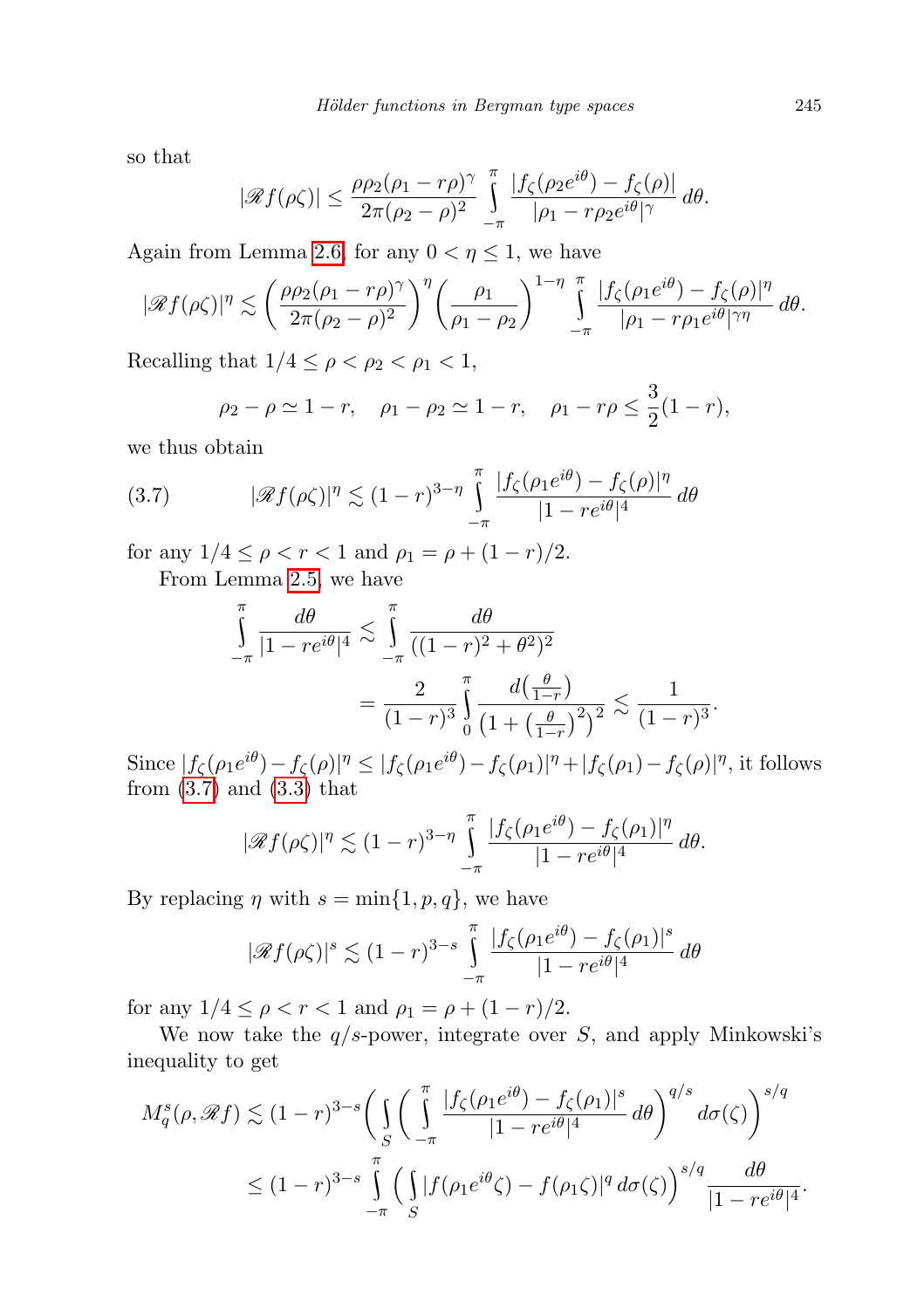Again we take the  $p/s$ -power, integrate over  $(1/4, r)$ , and apply Minkowski's inequality as well as Lemma [2.4](#page-3-3) to deduce that

$$
\begin{aligned}\n&\Big(\int_{1/4}^r \Phi(\rho) M_q^p(\rho, \mathscr{R}f) d\rho\Big)^{s/p} \\
&\lesssim (1-r)^{3-s} \bigg(\int_{1/4}^r \Phi(\rho) \bigg(\int_{-\pi}^{\pi} \frac{M_q^s(\rho_1, f_{e^{i\theta}} - f) d\theta}{|1 - re^{i\theta}|^4}\bigg)^{p/s} d\rho\bigg)^{s/p} \\
&\lesssim (1-r)^{3-s} \int_{-\pi}^{\pi} \bigg(\int_{0}^{1} \Phi(\rho_1) M_q^p(\rho_1, f_{e^{i\theta}} - f) d\rho\bigg)^{s/p} \frac{d\theta}{|1 - re^{i\theta}|^4}.\n\end{aligned}
$$

Therefore, from Lemma [2.7,](#page-4-2)

$$
\|\mathscr{R}f\|_{H_{p,q,\varphi}[1/4,r)}^s \lesssim (1-r)^{3-s} \int_{-\pi}^{\pi} \frac{\omega^s(|\theta|, f, H_{p,q,\varphi})}{|1-re^{i\theta}|^4} d\theta
$$
  

$$
\lesssim (1-r)^{3-s} \omega^s (1-r, f, H_{p,q,\varphi}) \int_{0}^{\pi} \frac{\frac{\theta}{1-r} + 1}{|1-re^{i\theta}|^4} d\theta
$$
  

$$
\lesssim \frac{\omega^s (1-r, f, H_{p,q,\varphi})}{(1-r)^s},
$$

i.e.

$$
(3.8) \t\t ||\mathscr{R}f||_{H_{p,q,\varphi}[1/4,r)} \lesssim \frac{\omega(1-r,f,H_{p,q,\varphi})}{1-r}, \quad \forall \, 1/4 < r < 1.
$$

<span id="page-9-0"></span>(i) Case  $pb > 1$ . When  $r \geq 1/2$ , from Lemma [2.2](#page-2-0) and [\(3.8\)](#page-9-0) we have

$$
(3.9) \qquad \|\mathscr{R}f\|_{H_{p,q,\varphi}[0,r)} \lesssim \|\mathscr{R}f\|_{H_{p,q,\varphi}[0,1/4)} + \|\mathscr{R}f\|_{H_{p,q,\varphi}[1/4,r)}
$$

$$
\lesssim \|\mathscr{R}f\|_{H_{p,q,\varphi}[1/4,r)} \lesssim \frac{\omega(1-r,f,H_{p,q,\varphi})}{1-r}
$$

When  $r < 1/2$ , we apply the fact that  $1 - r \approx 1$ , [\(3.9\)](#page-9-0) with  $r = 1/2$ , and Lemma [2.7](#page-4-2) to get

.

$$
\|\mathscr{R}f\|_{H_{p,q,\varphi}[0,r)} \leq \|\mathscr{R}f\|_{H_{p,q,\varphi}[0,1/2)} \lesssim \frac{\omega(1/2, f, H_{p,q,\varphi})}{1/2}
$$

$$
\lesssim \left(\frac{1}{2(1-r)} + 1\right)^{1/s} \omega(1-r, f, H_{p,q,\varphi})
$$

$$
\lesssim \frac{\omega(1-r, f, H_{p,q,\varphi})}{1-r}.
$$

(ii) Case  $0 < pb \le 1$ . It follows from Lemmas [2.3](#page-3-4) and [2.7,](#page-4-2) and [\(3.8\)](#page-9-0), that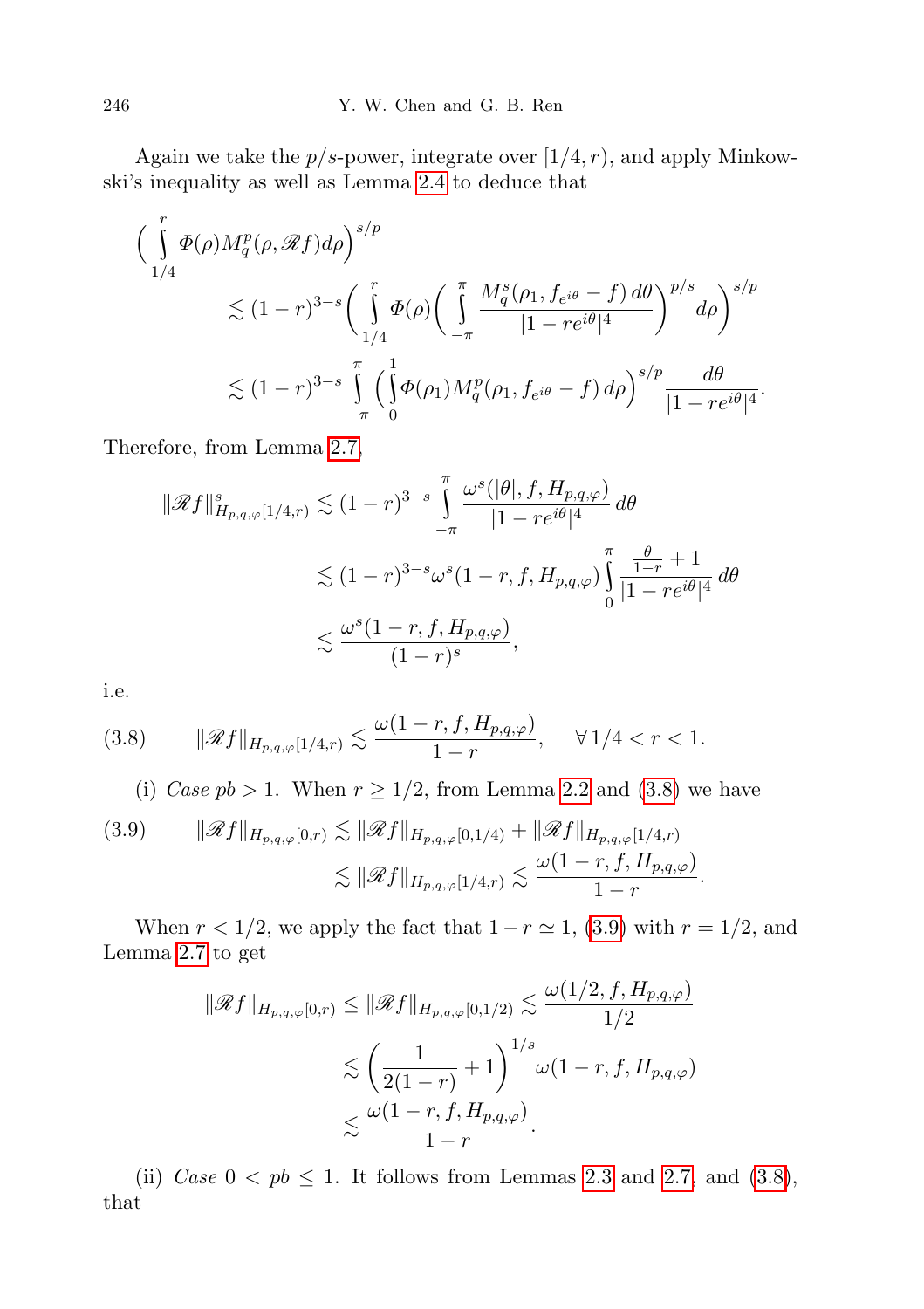$$
\|\mathscr{R}f\|_{H_{p,q,\varphi}[0,r)} \lesssim \|\mathscr{R}f\|_{H_{p,q,\varphi}[\frac{1}{2},\frac{1+r}{2})} \lesssim \frac{\omega\left(1 - \frac{1+r}{2}, f, H_{p,q,\varphi}\right)}{1 - \frac{1+r}{2}}
$$

$$
\lesssim \frac{\omega(1-r, f, H_{p,q,\varphi})}{1-r}.
$$

<span id="page-10-2"></span>THEOREM 3.2. Let  $0 < p, q \leq \infty$  and  $f \in H_{p,q,\varphi}$ . Then

$$
\|(\mathscr{R}f)_r\|_{H_{p,q,\varphi}} \lesssim \frac{\omega(1-r,f,H_{p,q,\varphi})}{1-r}, \quad \forall \, 0 < r < 1.
$$

Proof. We split the proof into several cases. We denote

$$
N_{p,q,\varphi}(r,f)=\|f_r\|_{H_{p,q,\varphi}}.
$$

(i) Case  $p \geq 1/a$ . From Lemma [2.1,](#page-2-1)

$$
N_{p,q,\varphi}(r,f) = \left(\int_0^1 \rho^{2n-1} \frac{\varphi^p(\rho)}{1-\rho} \left(\int_S |f(r\rho\zeta)|^q d\sigma(\zeta)\right)^{p/q} d\rho\right)^{1/p}
$$
  
\n
$$
= \left(\int_0^r \frac{1}{r} \left(\frac{t}{r}\right)^{2n-1} \frac{\varphi^p\left(\frac{t}{r}\right)}{1-\frac{t}{r}} \left(\int_S |f(t\zeta)|^q d\sigma(\zeta)\right)^{p/q} dt\right)^{1/p}
$$
  
\n
$$
\lesssim \left(\frac{1}{r^{2n}}\right)^{1/p} \left(\int_0^r t^{2n-1} \frac{\varphi^p(t)}{1-t} \left(\int_S |f(t\zeta)|^q d\sigma(\zeta)\right)^{p/q} dt\right)^{1/p}
$$
  
\n
$$
\lesssim \left(\frac{1}{r^{2n}}\right)^{1/p} \|f(z)\|_{H_{p,q,\varphi}[0,r)}.
$$

Thus, from Theorem [3.1,](#page-5-0)

(3.10) 
$$
N_{p,q,\varphi}(r,\mathscr{R}f) \lesssim \left(\frac{1}{r^{2n}}\right)^{1/p} \frac{\omega(1-r,f,H_{p,q,\varphi})}{1-r}.
$$

<span id="page-10-0"></span>(A) When  $r \geq 1/2$ , from [\(3.10\)](#page-10-0) we obtain

(3.11) 
$$
N_{p,q,\varphi}(r,\mathscr{R}f) \lesssim \frac{\omega(1-r,f,H_{p,q,\varphi})}{1-r}.
$$

(B) When  $r < 1/2$ , we have  $1 - r \simeq 1$  so that [\(3.11\)](#page-10-1) and Lemma [2.7](#page-4-2) imply that

<span id="page-10-1"></span>
$$
N_{p,q,\varphi}(r,\mathscr{R}f) \leq N_{p,q,\varphi}(1/2,\mathscr{R}f) \lesssim \omega(1/2,f,H_{p,q,\varphi})
$$
  
\n
$$
\leq \left(\frac{1}{2(1-r)}+1\right)^{1/s} \omega(1-r,f,H_{p,q,\varphi})
$$
  
\n
$$
\lesssim \frac{\omega(1-r,f,H_{p,q,\varphi})}{1-r}.
$$

(ii) Case  $0 < p < 1/a$ . Take  $\beta$  such that  $\beta \geq 1/p - a > 0$ . Let  $s > 0$  and  $\psi(\rho) = (1 - \rho)^{\beta} \varphi(\rho)$ . From Lemmas [2.8](#page-4-0) and [2.9,](#page-5-1)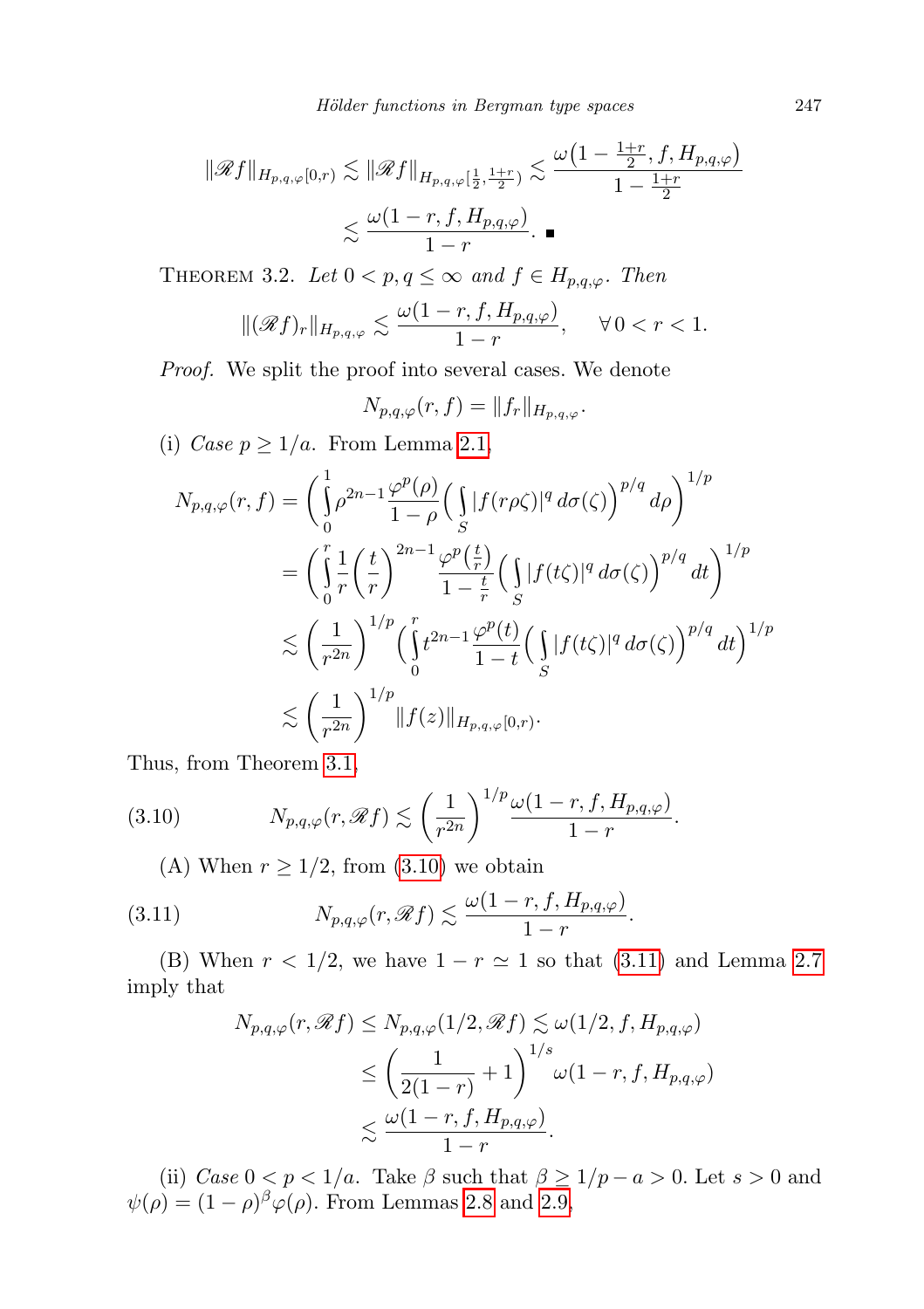248 Y. W. Chen and G. B. Ren

$$
N_{p,q,\varphi}(r,f) = \left(\int_{0}^{1} \rho^{2n-1} (1-\rho)^{-1} \varphi^{p}(\rho) \left(\int_{S} |f(r\rho\zeta)|^{q} d\sigma(\zeta)\right)^{p/q} d\rho\right)^{1/p}
$$
  

$$
\simeq \left(\int_{0}^{1} \rho^{2n-1} (1-\rho)^{p\beta-1} \varphi^{p}(\rho) \left(\int_{S} |\mathscr{R}^{\beta,s} f(r\rho\zeta)|^{q} d\sigma(\zeta)\right)^{p/q} d\rho\right)^{1/p}
$$
  

$$
\lesssim \frac{1}{r^{2n/p}} \|\mathscr{R}^{\beta,s} f\|_{H_{p,q,\psi}[0,r)}.
$$

As in the proof of case (i), this implies that

$$
N_{p,q,\varphi}(r,f) \lesssim \frac{\omega(1-r, \mathscr{R}^{\beta,s}f, H_{p,q,\psi})}{1-r},
$$

or, by [\(2.4\)](#page-5-2),

$$
N_{p,q,\varphi}(r,f) \lesssim \frac{\omega(1-r,f,H_{p,q,\varphi})}{1-r}.
$$

This finishes the proof.

4. Hardy–Littlewood inverse theorem. The Hardy–Littlewood inverse theorem provides an estimate of the modulus of continuity of  $f$  in terms of the growth of the radial derivative.

<span id="page-11-0"></span>LEMMA 4.1. Let  $f \in H(\Omega)$  and  $0 < h < r < 1$ . (i) If  $q \geq 1$ , then  $\int$ S  $|f(r\zeta)-f((r-h)\zeta)|^q d\sigma(\zeta)\Big)^{1/q} \lesssim$ h<br>\ 0  $\int$ S  $\begin{array}{c} \begin{array}{c} \begin{array}{c} \end{array} \\ \begin{array}{c} \end{array} \end{array} \end{array}$  $\mathscr{R}f((r-t)\zeta)$  $r - t$  $\begin{array}{c} \begin{array}{c} \begin{array}{c} \end{array} \\ \begin{array}{c} \end{array} \end{array} \end{array}$  $\boldsymbol{q}$  $d\sigma(\zeta)\bigg)^{1/q} dt.$ (ii) If  $0 < q < 1$ , then h

$$
\int_{S} |f(r\zeta) - f((r-h)\zeta)|^q d\sigma(\zeta) \lesssim \int_{h/2}^{h} (h-t)^{q-1} \int_{S} \left| \frac{\mathscr{R}f((r-h+t)\zeta)}{r-h} \right|^q d\sigma(\zeta) dt.
$$

*Proof.* (i) Assume that  $q \geq 1$ . Since  $f_{\zeta}(\lambda) = f(\lambda \zeta)$  is holomorphic, we have

$$
f(r\zeta) - f((r-h)\zeta) = -\int_{0}^{h} \frac{\partial}{\partial t} (f_{\zeta}(r-t)) dt
$$

$$
= \int_{0}^{h} \frac{\mathcal{R}f((r-t)\zeta)}{r-t} dt,
$$

so that the Minkowski inequality yields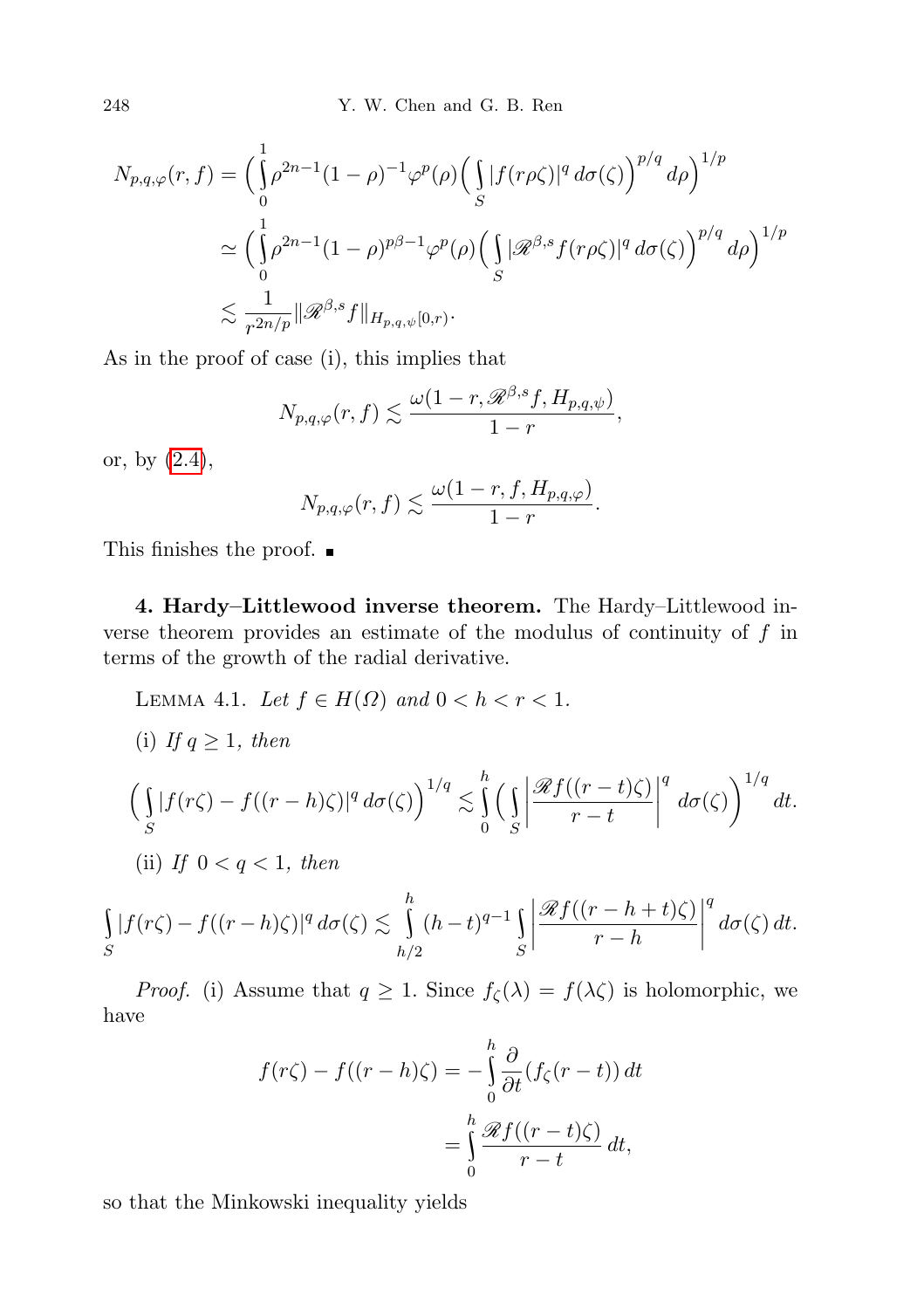$$
\left(\int_{S} |f(r\zeta) - f((r-h)\zeta)|^q d\sigma(\zeta)\right)^{1/q} \le \left(\int_{S} \left(\int_{0}^{h} \left|\frac{\mathscr{R}f((r-t)\zeta)}{r-t}\right| dt\right)^q d\sigma(\zeta)\right)^{1/q}
$$

$$
\le \int_{0}^{h} \left(\int_{S} \left|\frac{\mathscr{R}f((r-t)\zeta)}{r-t}\right|^q d\sigma(\zeta)\right)^{1/q} dt.
$$

(ii) For  $0 < q < 1$ , let  $\{h_k\}_{k=0}^{\infty}$  be a partition of the interval  $[0, h)$ , i.e.,  $0 = h_0 < h_1 < \cdots < h_k < \cdots \to h \quad (k \to \infty).$ 

Then

$$
|f(r\zeta) - f((r-h)\zeta)|^q \le \sum_{k=0}^{\infty} |f_{\zeta}(r-h+h_k) - f_{\zeta}(r-h+h_{k+1})|^q
$$
  

$$
\le \sum_{k=0}^{\infty} \left(\int\limits_{h_k}^{h_{k+1}} |f'_{\zeta}(r-h+t)| dt\right)^q
$$
  

$$
\le \sum_{k=0}^{\infty} (h_{k+1}-h_k)^q \sup_{h_k < t < h_{k+1}} |f'_{\zeta}(r-h+t)|^q.
$$

To estimate its integral over  $S$ , we resort to the identity (see  $[R]$ )

<span id="page-12-1"></span>(4.1) 
$$
\int_{S} f d\sigma = \int_{S} d\sigma \frac{1}{2\pi} \int_{-\pi}^{\pi} f(e^{i\theta} \zeta) d\theta
$$

and the maximal theorem of Hardy–Littlewood as given in Lemma [2.10.](#page-5-3) We have

$$
\int_{S} \frac{1}{2\pi} \int_{0}^{2\pi} \sup_{h_{k} < t < h_{k+1}} \left| \frac{\partial f_{\zeta}}{\partial t} \left( (r - h + t)e^{i\theta} \right) \right|^{q} d\theta d\sigma(\zeta)
$$
\n
$$
\lesssim \int_{S} \frac{1}{2\pi} \int_{0}^{2\pi} \left| \frac{\partial f_{\zeta}}{\partial t} \left( (r - h + h_{k+1})e^{i\theta} \right) \right|^{q} d\theta d\sigma(\zeta)
$$
\n
$$
= \frac{1}{2\pi} \int_{0}^{2\pi} \int_{S} \left| \frac{\mathcal{R}f \left( (r - h + h_{k+1})e^{i\theta} \zeta \right)}{r - h + h_{k+1}} \right|^{q} d\sigma(\zeta) d\theta
$$
\n
$$
\leq \int_{S} \left| \frac{\mathcal{R}f \left( (r - h + h_{k+1})\zeta \right)}{r - h} \right|^{q} d\sigma(\zeta).
$$

As a result, for  $0 < q < 1$ ,

<span id="page-12-0"></span>(4.2) 
$$
\int_{S} |f(r\zeta) - f((r-h)\zeta)|^q d\sigma(\zeta)
$$

$$
\lesssim \sum_{k=0}^{\infty} (h_{k+1} - h_k)^q \int_{S} \left| \frac{\mathscr{R}f((r-h+h_{k+1})\zeta)}{r-h} \right|^q d\sigma(\zeta).
$$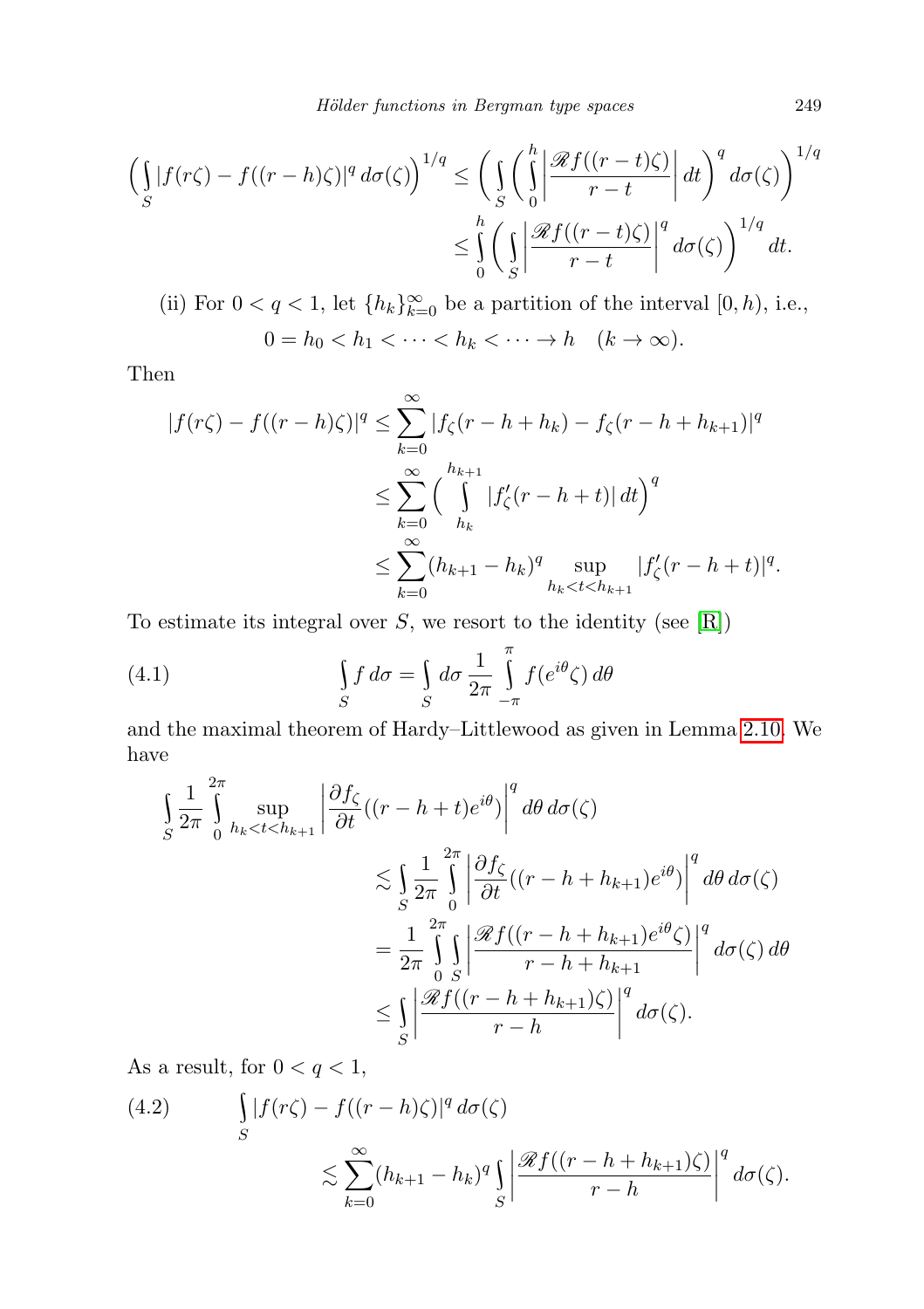Now we set

$$
h_k = \left(1 - \frac{1}{2^k}\right)h, \quad k = 0, 1, 2, \dots
$$

Then

$$
(h_{k+1} - h_k)^q = 2(h_{k+2} - h_{k+1})(h - h_{k+1})^{q-1}.
$$

Notice that  $(h-t)^{q-1}$   $(0 < q < 1)$  and

$$
\int_{S} |\mathcal{R}f((r-h+t)\zeta)|^q d\sigma(\zeta)
$$

are non-decreasing functions of  $t$  in  $[0, h]$ . This allows us to estimate further the left side of [\(4.2\)](#page-12-0) and obtain

$$
\int_{S} |f(r\zeta) - f((r-h)\zeta)|^{q} d\sigma(\zeta)
$$
\n
$$
\lesssim \sum_{k=0}^{\infty} (h_{k+2} - h_{k+1})(h - h_{k+1})^{q-1} \int_{S} \left| \frac{\mathcal{R}f((r-h+h_{k+1})\zeta)}{r-h} \right|^{q} d\sigma(\zeta)
$$
\n
$$
\leq \sum_{k=0}^{\infty} \int_{h_{k+1}}^{h_{k+2}} (h - t)^{q-1} dt \int_{S} \left| \frac{\mathcal{R}f((r-h+h_{k+1})\zeta)}{r-h} \right|^{q} d\sigma(\zeta)
$$
\n
$$
\leq \int_{h/2}^{h} (h - t)^{q-1} \int_{S} \left| \frac{\mathcal{R}f((r-h+t)\zeta)}{r-h} \right|^{q} d\sigma(\zeta) dt.
$$

<span id="page-13-0"></span>This completes the proof.  $\blacksquare$ 

LEMMA 4.2. Let 
$$
f \in H(\Omega)
$$
,  $q > 0$ , and  $0 < r < 1$ . Then  
\n
$$
\int_S |f(re^{ih}\zeta) - f(r\zeta)|^q d\sigma(\zeta) \lesssim |h|^q \int_S |\mathcal{R}f(r\zeta)|^q d\sigma(\zeta).
$$

Proof. Notice that

$$
f(re^{ih}\zeta) - f(r\zeta) = \int_{0}^{h} \frac{\partial}{\partial \theta} (f_{\zeta}(re^{i\theta})) d\theta = i \int_{0}^{h} (\mathscr{R}f)(re^{i\theta}\zeta) d\theta.
$$

When  $q\geq 1,$  the Minkowski inequality shows that

$$
\int_{S} |f(re^{ih}\zeta) - f(r\zeta)|^{q} d\sigma(\zeta) \leq \left(\int_{0}^{h} \left(\int_{S} |\mathcal{R}f(re^{i\theta}\zeta)|^{q} d\sigma(\zeta)\right)^{1/q} d\theta\right)^{q}
$$

$$
= |h|^{q} \int_{S} |\mathcal{R}f(r\zeta)|^{q} d\sigma(\zeta),
$$

where the last step used the rotational invariance of the measure  $d\sigma$ .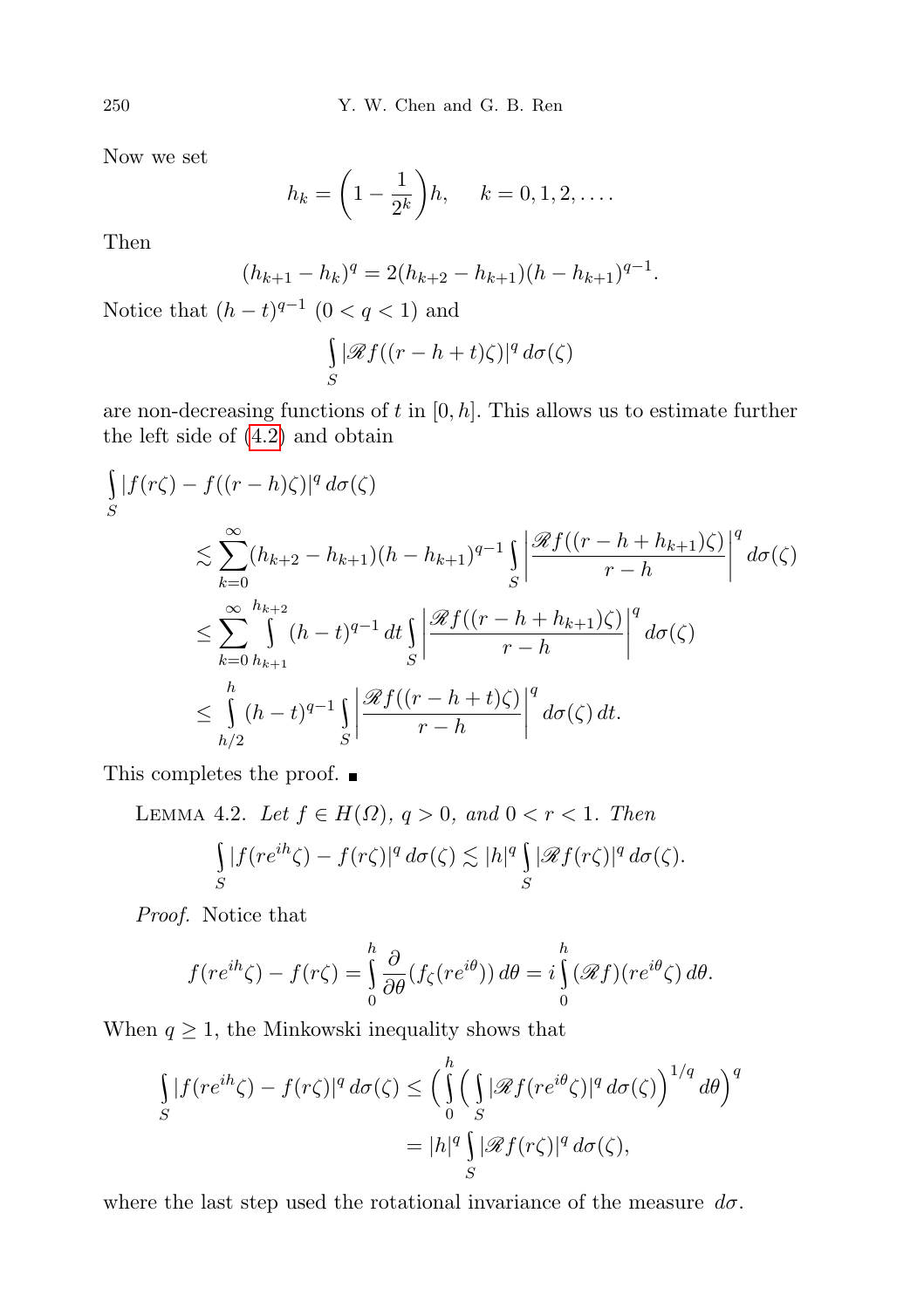<span id="page-14-0"></span>When  $0 < q < 1$ , it is known that (see [\[S\]](#page-21-5))

(4.3) 
$$
\int_{0}^{2\pi} |F(e^{i(\theta+h)}) - F(e^{i\theta})|^q d\theta \lesssim |h|^q \int_{0}^{2\pi} |F'(e^{i\theta})|^q d\theta
$$

for any  $F \in H(\overline{U})$ . From [\(4.3\)](#page-14-0) and [\(4.1\)](#page-12-1), we have

$$
\int_{S} |f(re^{ih}\zeta) - f(r\zeta)|^{q} d\sigma(\zeta) = \int_{S} \frac{1}{2\pi} \int_{0}^{2\pi} |f_{r\zeta}(e^{i(h+\theta)}) - f_{r\zeta}(e^{i\theta})|^{q} d\theta d\sigma(\zeta)
$$
\n
$$
\lesssim \int_{S} |h|^{q} \frac{1}{2\pi} \int_{0}^{2\pi} \left| \frac{\partial}{\partial \theta} (f_{r\zeta}(e^{i\theta})) \right|^{q} d\theta d\sigma(\zeta)
$$
\n
$$
= \int_{S} |h|^{q} \frac{1}{2\pi} \int_{0}^{2\pi} |i \mathcal{R} f(re^{i\theta}\zeta)|^{q} d\theta d\sigma(\zeta)
$$
\n
$$
= |h|^{q} \int_{S} |\mathcal{R} f(r\zeta)|^{q} d\sigma(\zeta).
$$

DEFINITION 4.3 (see [\[L\]](#page-21-6)). A function  $\Omega(t)$  on  $\mathbb{R}^+$  is called a *modulus of* continuity type function if it has the following properties:

(a)  $\Omega(t) \to \Omega(0) = 0$  as  $t \to 0$ ;

- (b)  $\Omega(t)$  is non-negative and non-decreasing on  $\mathbb{R}^+$ ;
- (c)  $\Omega(t)$  is subadditive:  $\Omega(t_1 + t_2) \leq \Omega(t_1) + \Omega(t_2)$  for any  $t_1, t_2 \geq 0$ .

<span id="page-14-2"></span>THEOREM 4.4. Let  $0 < p, q \le \infty$ ,  $\mu = \min\{1, p, q\}$ , and  $f \in H_{p,q,\varphi}$ . Assume that  $\Omega(t)$  is a modulus of continuity type function such that

$$
\int_{0}^{1} \frac{\Omega^{\mu}(t)}{t} dt < \infty.
$$

If

$$
\|(\mathscr{R}f)_{\rho}\|_{H_{p,q,\varphi}} \lesssim \frac{\Omega(1-\rho)}{1-\rho}, \quad \forall 0 < \rho < 1,
$$

then

$$
\omega(\tau, f, H_{p,q,\varphi}) \lesssim \left(\int_{0}^{\tau} \frac{\Omega^{\mu}(t)}{t} dt\right)^{1/\mu}, \quad \forall \, 0 < \tau < 1.
$$

Proof. From Lemma [2.2,](#page-2-0)

$$
\|\Delta_h f\|_{H_{p,q,\varphi}[0,1)} \lesssim \|\Delta_h f\|_{H_{p,q,\varphi}[1/4,1)}.
$$

Therefore, the proof reduces to establishing that

<span id="page-14-1"></span>(4.4) 
$$
\|\Delta_h f\|_{H_{p,q,\varphi}[1/4,1)} \lesssim \left(\int_0^{\tau} \frac{\Omega^{\mu}(t)}{t} dt\right)^{1/\mu}, \quad \forall 0 < h < \tau < 1.
$$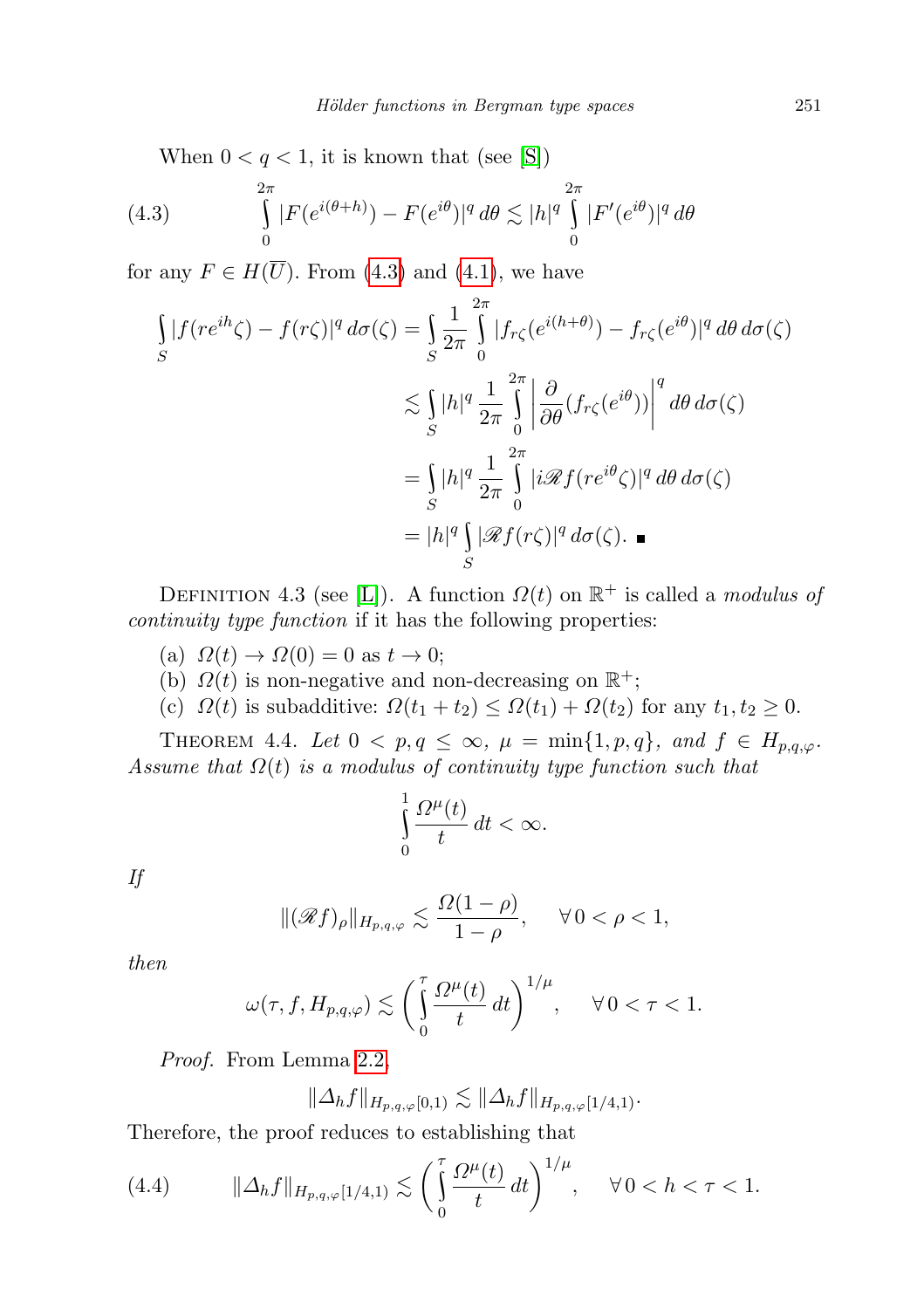CASE I:  $0 < q < 1$ ,  $p \ge q$ . In this case, we have  $\mu = \min\{1, p, q\} = q$ . (A) Case  $p \geq 1/a$ .

(i) We first prove [\(4.4\)](#page-14-1) for  $\tau \in [0, 1/8]$ . Now we take

(4.5) 
$$
0 < h < \tau \le 1/8, \quad 1/4 < r < 1.
$$

We can write

<span id="page-15-0"></span>
$$
\Delta_h f(r\zeta) = |f(r\zeta e^{ih}) - f(r\zeta)|
$$
  
\n
$$
\leq |f(r\zeta) - f((r-h)\zeta)| + |f((r-h)\zeta) - f((r-h)e^{ih}\zeta)|
$$
  
\n
$$
+ |f(re^{ih}\zeta) - f((r-h)e^{ih}\zeta)|
$$
  
\n
$$
=:\Delta_1 + \Delta_2 + \Delta_3.
$$

Then

(4.6) 
$$
\|\Delta_h f\|_{H_{p,q,\varphi}[1/4,1)} \lesssim \sum_{k=1}^3 \|\Delta_k\|_{H_{p,q,\varphi}[1/4,1)}.
$$

First, we shall estimate  $\|\Delta_1\|_{H_{p,q,\varphi}[1/4,1)}$ . Since  $r - h > 1/8$ , it follows from [\(4.5\)](#page-15-0) and Lemma [4.1](#page-11-0) that

$$
\int_{S} |\Delta_1|^q \, d\sigma(\zeta) \lesssim \int_{h/2}^h (h-t)^{q-1} \int_{S} |\mathscr{R}f((r-h+t)\zeta)|^q \, d\sigma(\zeta) \, dt.
$$

Therefore, from the Minkowski inequality  $(p \geq q)$ , we have

$$
\|\Delta_1\|_{H_{p,q,\varphi}[1/4,1)}^q \lesssim \Big(\int_{1/4}^1 \Phi(r) \Big(\int_{h/2}^h (h-t)^{q-1} M_q^q(r-h+t, \mathcal{R}f) dt\Big)^{p/q} dr\Big)^{q/p}
$$
  

$$
\leq \int_{h/2}^h (h-t)^{q-1} \Big(\int_{1/4}^1 \Phi(r) M_q^p(r-h+t, \mathcal{R}f) dr\Big)^{q/p} dt.
$$

For any  $t \in (h/2, h)$  with h as well as r as in [\(4.5\)](#page-15-0), we make a change of variable

$$
r - h + t = (1 - h + t)\rho.
$$

Then

<span id="page-15-1"></span>
$$
r = \rho + (1 - \rho)(h - t) > \rho, \quad \rho > r - h + t > 1/16.
$$

Since  $p \geq 1/a$  and  $r > \rho > 1/16$ , we then have

(4.7) 
$$
\Phi(r) \le (1-r)^{pa-1} \left(\frac{\varphi(r)}{(1-r)^a}\right)^p \lesssim \Phi(\rho).
$$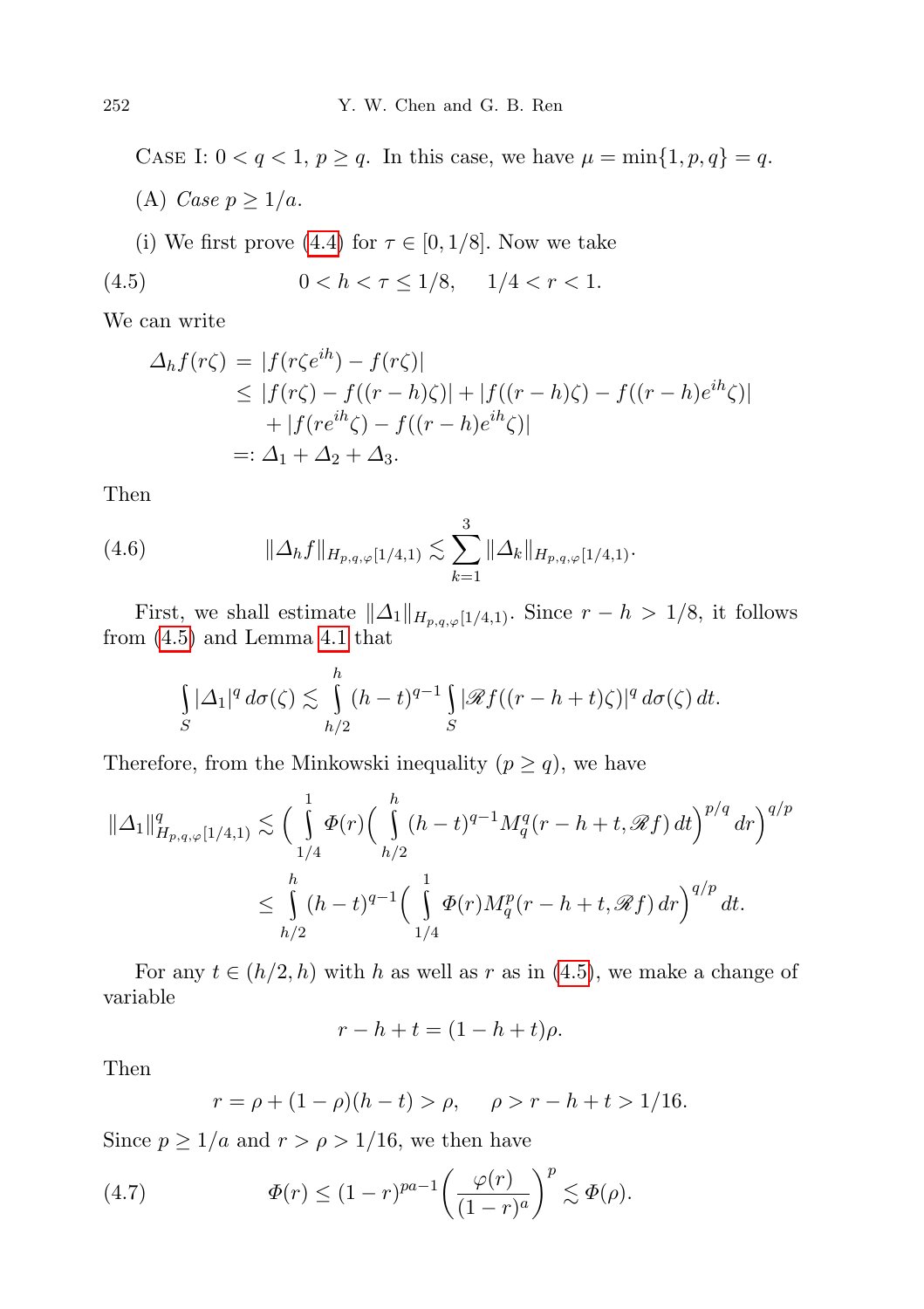The preceding integral can be further estimated by

$$
\int_{h/2}^{h} (h-t)^{q-1} \left( \int_{0}^{1} \Phi(\rho) M_{q}^{p} ((1-h+t)\rho, \mathscr{R}f) d\rho \right)^{q/p} dt
$$
\n
$$
= \int_{h/2}^{h} (h-t)^{q-1} N_{p,q,\varphi}^{q} (1-h+t, \mathscr{R}f) dt
$$
\n
$$
\lesssim \int_{h/2}^{h} (h-t)^{q-1} \frac{\Omega^{q} (h-t)}{(h-t)^{q}} dt
$$
\n
$$
\leq \int_{0}^{h} \frac{\Omega^{q}(t)}{t} dt.
$$

That is,

<span id="page-16-0"></span>(4.8) 
$$
\|\Delta_1\|_{H_{p,q,\varphi}[1/4,1)} \lesssim \left(\int_0^h \frac{\Omega^q(t)}{t} dt\right)^{1/q}.
$$

With the same approach, we also have

(4.9) 
$$
\|\Delta_3\|_{H_{p,q,\varphi}[1/4,1)} \lesssim \left(\int_0^h \frac{\Omega^q(t)}{t} dt\right)^{1/q}.
$$

Finally, we turn to estimating  $\|\Delta_2\|_{H_{p,q,\varphi}[1/4,1)}$ . By Lemma [4.2,](#page-13-0) we have

$$
\| \Delta_2 \|_{H_{p,q,\varphi}[1/4,1)} \n= \Big( \int_{1/4}^1 \Phi(r) \Big( \int_{S} |f((r-h)\zeta) - f((r-h)e^{ih}\zeta)|^q d\sigma(\zeta) \Big)^{p/q} dr \Big)^{1/p} \n\lesssim \Big( \int_{1/4}^1 \Phi(r)|h|^p M_q^p(r-h,\mathcal{R}f) dr \Big)^{1/p}.
$$

Make a change of variable  $r - h = (1 - h)\rho$ . Then

(4.10)  $r > \rho > r - h > 1/16$ ,

which implies that  $\Phi(r) \lesssim \Phi(\rho)$  and so

<span id="page-16-1"></span>
$$
\|\Delta_2\|_{H_{p,q,\varphi}[1/4,1)} \le |h| N_{p,q,\varphi}(1-h,\mathscr{R}f) \le \Omega(h).
$$

Since  $\Omega^{q}(h)$  is a modulus of continuity type function, it follows that for any  $0 < t < h$  (see [\[DL,](#page-20-5) [L\]](#page-21-6))

$$
\Omega^q(h) \le \left(\frac{h}{t} + 1\right) \Omega^q(t)
$$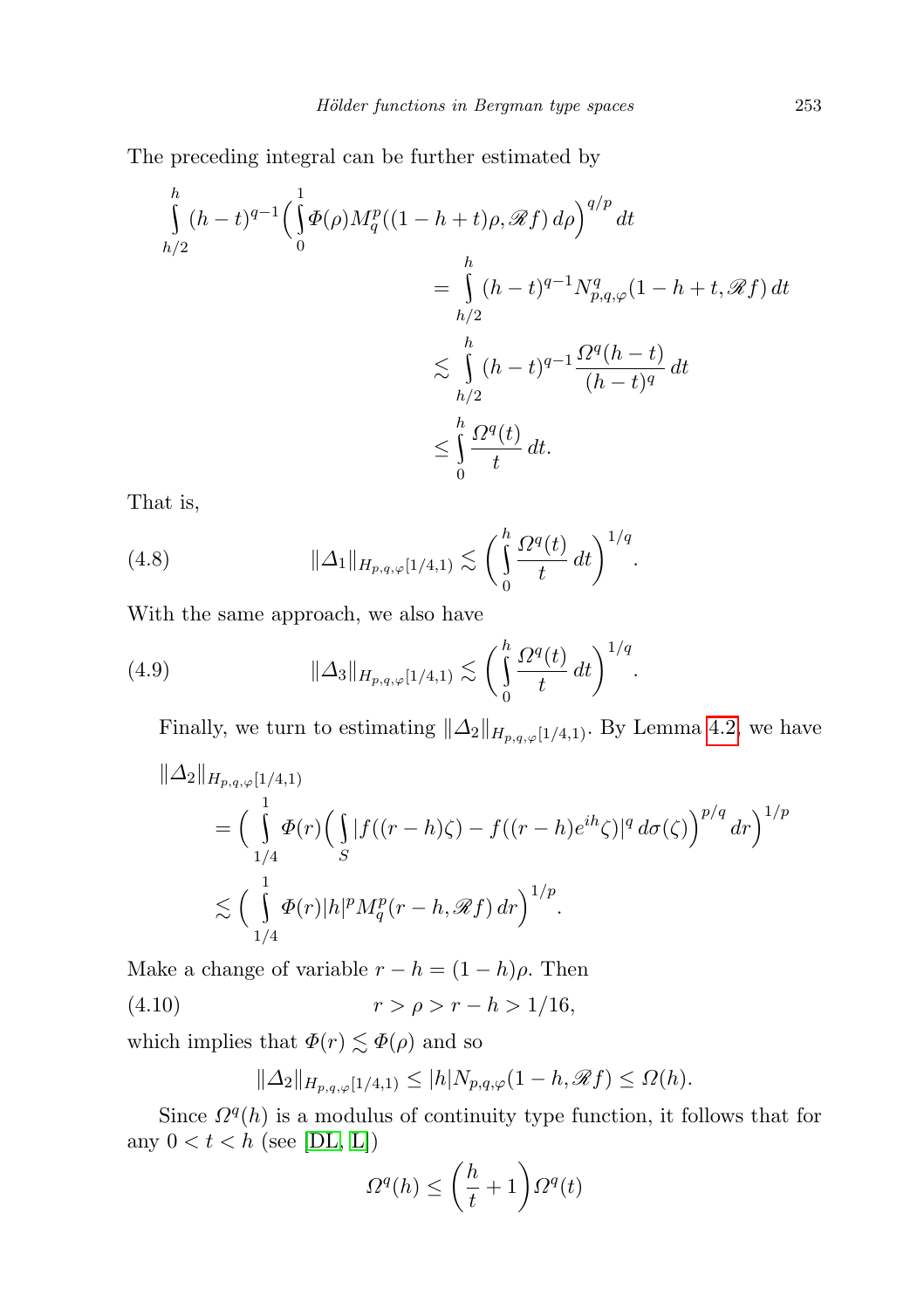so that

$$
\frac{\Omega^{q}(h)}{h}\leq \frac{2\Omega^{q}(t)}{t}.
$$

Therefore,

$$
\|\Delta_2\|_{H_{p,q,\varphi}[1/4,1)} \leq \Omega(h) \lesssim \bigg(\int_0^h \frac{\Omega^q(t)}{t} dt\bigg)^{1/q}.
$$

Combining all the results above, we find that [\(4.4\)](#page-14-1) holds true for any  $\tau \in [0, 1/8].$ 

(ii) Let  $\tau \in (1/8, 1)$ . Due to the properties of the modulus of continuity and Lemma [2.7,](#page-4-2) we have

$$
\omega(\tau, f, H_{p,q,\varphi}) \lesssim \omega(1, f, H_{p,q,\varphi}) \le (8+1)^{1/q} \omega(1/8, f, H_{p,q,\varphi})
$$

$$
\lesssim \left(\int_0^{1/8} \frac{\Omega^q(t)}{t}\right)^{1/q} \lesssim \left(\int_0^{\tau} \frac{\Omega^q(t)}{t} dt\right)^{1/q}.
$$

(B) Case  $p < 1/a$ . Take  $s > 0$ ,  $\beta \ge 1/p - a > 0$ , and  $\psi(r) = (1 - r)^{\beta} \varphi(r)$ . Lemma [2.8](#page-4-0) then implies that

$$
N_{p,q,\psi}(\rho, \mathcal{R}^{\beta,s}f) = \left(\int_0^1 r^{2n-1}(1-r)^{p\beta-1}\varphi^p(r)M_q^p(\rho r, \mathcal{R}^{\beta,s}f) dr\right)^{1/p}
$$
  

$$
\simeq \left(\int_0^1 r^{2n-1}(1-r)^{-1}\varphi^p(r)M_q^p(\rho r, f) dr\right)^{1/p}
$$
  

$$
= N_{p,q,\varphi}(\rho, f) \lesssim \frac{\Omega(1-\rho)}{1-\rho}.
$$

Since  $p > 1/(\beta + a)$ , we can apply the result of Case (A) to the normal function  $\psi$ . Therefore,

$$
\omega(\tau, \mathscr{R}^{\beta,s}f, H_{p,q,\psi}) \lesssim \left(\int\limits_0^\tau \frac{\Omega^q(t)}{t}\,dt\right)^{1/q},
$$

so that, by Lemma [2.9,](#page-5-1)

$$
\omega(\tau, f, H_{p,q,\varphi}) \lesssim \bigg(\int_0^{\tau} \frac{\Omega^q(t)}{t} dt\bigg)^{1/q}.
$$

CASE II:  $0 < q < 1$ ,  $p < q$ . In this case,  $\mu = \min\{1, p, q\} = p$ . We shall adopt the same approach as in Case I and only prove the analog of [\(4.8\)](#page-16-0), since others are similar.

We take  $h_k = (1 - (1/2)^k)h$  as in Lemma [4.1\(](#page-11-0)ii). Applying [\(4.2\)](#page-12-0) and the Minkowski inequality, we have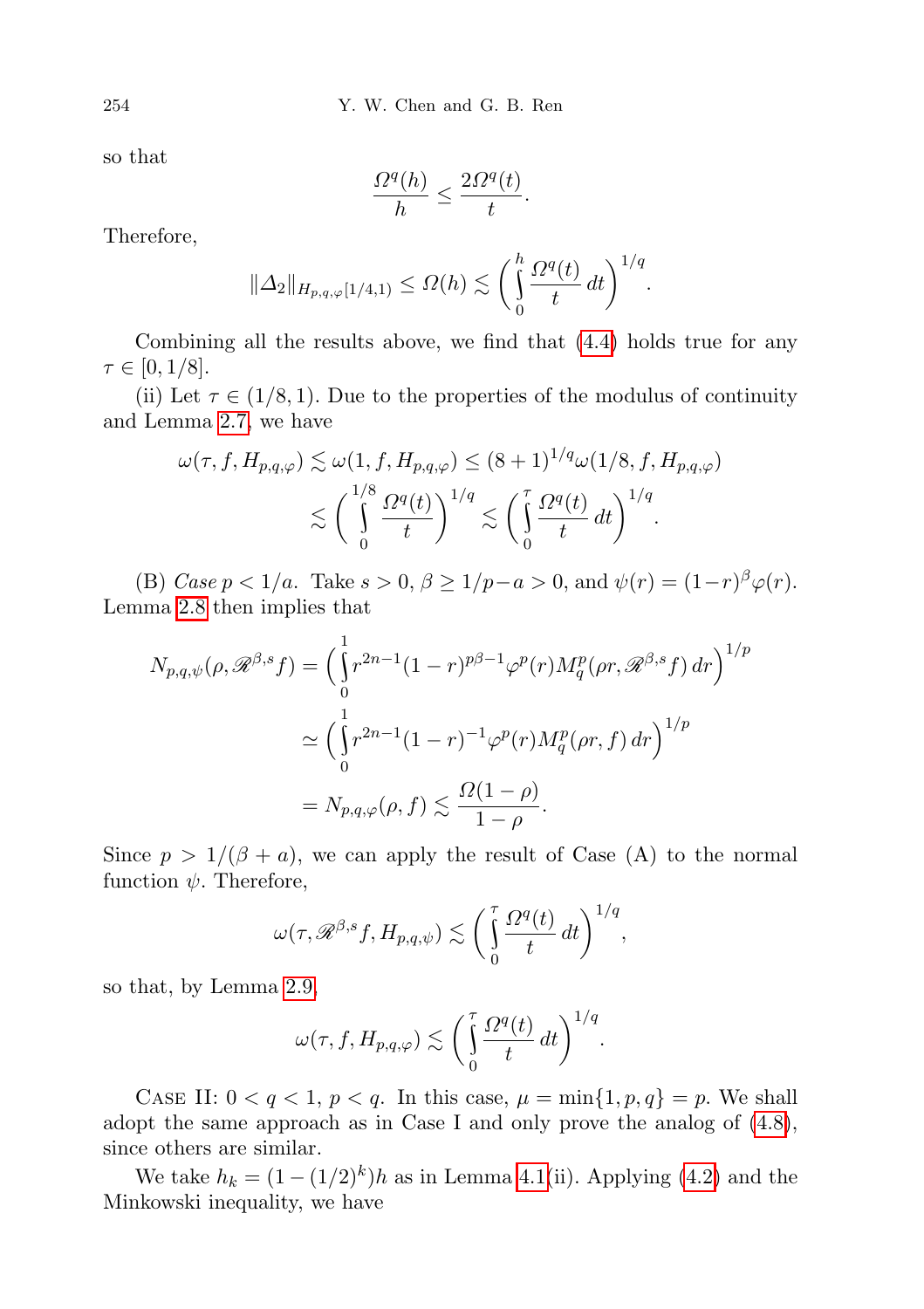Hölder functions in Bergman type spaces 255

$$
\begin{split} \|\Delta_{1}\|^{p}_{H_{p,q,\varphi}[1/4,1)} &\lesssim \int\limits_{1/4}^{1} \varPhi(r) \Big( \sum\limits_{k=0}^{\infty} (h_{k+1} - h_{k})^{q} M_{q}^{q}(r-h+h_{k+1}, \mathscr{R}f) \Big)^{p/q} \, dr \\ &\leq \sum\limits_{k=0}^{\infty} (h_{k+1} - h_{k})^{p} \int\limits_{1/4}^{1} \varPhi(r) M_{q}^{p}(r-h+h_{k+1}, \mathscr{R}f) \, dr \\ &\leq \sum\limits_{k=0}^{\infty} \int\limits_{h_{k+1}}^{h_{k+2}} (h-t)^{p-1} \int\limits_{1/4}^{1} \varPhi(r) M_{q}^{p}(r-h+h_{k+1}, \mathscr{R}f) \, dr \\ &\leq \int\limits_{h/2}^{h} (h-t)^{p-1} \int\limits_{1/4}^{1} \varPhi(r) M_{q}^{p}(r-h+t, \mathscr{R}f) \, dr. \end{split}
$$

We take a change of variable  $r - h + t = (1 - h + t)\rho$ . With the same trick as in Case I, without loss of generality, we can assume  $p \geq 1/a$ , so that [\(4.7\)](#page-15-1) holds. Therefore,

$$
\|\Delta_1\|_{H_{p,q,\varphi}[1/4,1)} \lesssim \left(\int\limits_{h/2}^h (h-t)^{p-1} N_{p,q,\varphi}^p (1-h+t, \mathcal{R}f) dt\right)^{1/p}
$$
  

$$
\leq \left(\int\limits_{h/2}^h (h-t)^{p-1} \frac{\Omega^p (h-t)}{(h-t)^p} dt\right)^{1/p}
$$
  

$$
= \left(\int\limits_0^h \frac{\Omega^p(t)}{t} dt\right)^{1/p}.
$$

CASE III:  $0 < p < 1$ ,  $1 \le q \le \infty$ . In this case,  $\mu = \min\{1, p, q\} = p$ . As in Case II, we only need to prove the analogue of [\(4.8\)](#page-16-0). From the same approach as in Case I, it is sufficient to consider assumption [\(4.5\)](#page-15-0). With this assumption, we have  $r - h > 1/8$  and the inequality in Lemma [4.1\(](#page-11-0)i) can be modified as

<span id="page-18-0"></span>
$$
(4.11) \qquad \left(\int\limits_{S} |f(r\zeta) - f((r-h)\zeta)|^q \, d\sigma(\zeta)\right)^{1/q} \n\leq \int\limits_{0}^{h} \left(\int\limits_{S} |\mathscr{R}f((r-t)\zeta)|^q \, d\sigma(\zeta)\right)^{1/q} dt \n= \int\limits_{0}^{h} \left(\int\limits_{S} |\mathscr{R}f((r-h+t)\zeta)|^q \, d\sigma(\zeta)\right)^{1/q} dt.
$$

With  $(4.11)$  in place of the inequality in Lemma  $4.1(ii)$ , the desired result follows with the same proof as in Case II.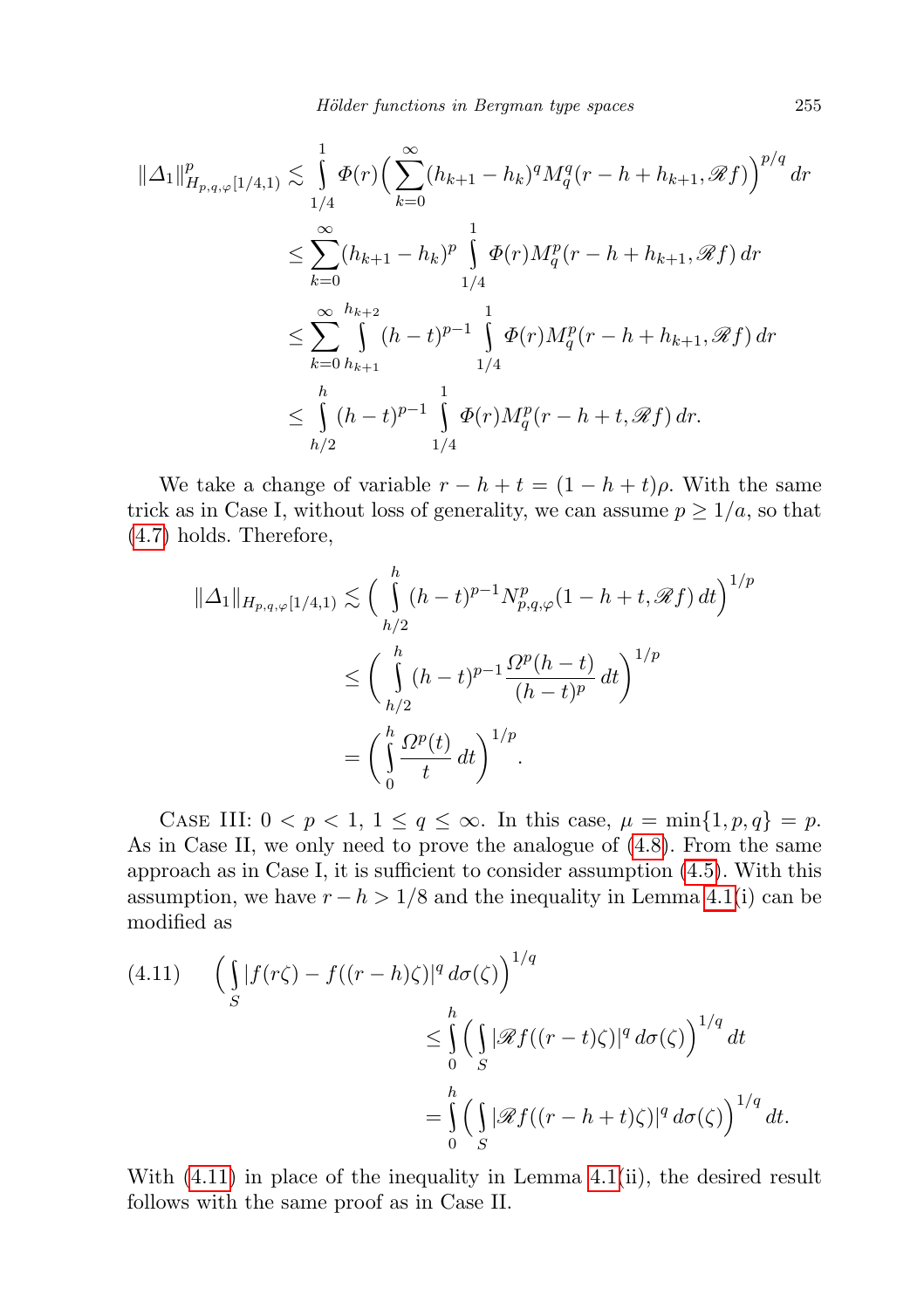CASE IV:  $1 \leq p \leq \infty$ ,  $1 \leq q \leq \infty$ . In this case,  $\mu = \min\{1, p, q\} = 1$ . With the same reasoning, we need only prove the analogue of [\(4.8\)](#page-16-0) under assumption [\(4.5\)](#page-15-0).

From Lemma [4.1](#page-11-0) and the Minkowski inequality, we obtain

$$
\|\Delta_1\|_{H_{p,q,\varphi}[1/4,1)} = \left(\int_{1/4}^1 \Phi(r) \Big(\int_S |f(r\zeta) - f((r-h)\zeta)|^q d\sigma(\zeta)\right)^{p/q} dr\right)^{1/p}
$$
  

$$
\lesssim \left(\int_{1/4}^1 \Phi(r) \Big(\int_0^h \Big(\int_S \Big|\frac{\mathscr{R}f((r-t)\zeta)}{r-t}\Big|^q d\sigma(\zeta)\Big)^{1/q} dt\right)^p dr\right)^{1/p}
$$
  

$$
\leq \int_0^h \left(\int_{1/4}^1 \Phi(r) M_q^p(r-t, \mathscr{R}f) dr\right)^{1/p} dt.
$$

Making a change of variable  $r-t = (1-t)\rho$ , we find that [\(4.10\)](#page-16-1) holds, which yields

$$
\|\Delta_1\|_{H_{p,q,\varphi}[1/4,1)} \lesssim \int_0^h N_{p,q,\varphi}(1-t,\mathscr{R}f) dt \lesssim \int_0^h \frac{\Omega(t)}{t} dt.
$$

The above proof can be modified to apply to the case of  $p = \infty$  or  $q = \infty$ . This completes the proof. ■

5. Hardy–Littlewood theorem. As a direct corollary of Theorems [3.2](#page-10-2) and [4.4](#page-14-2) with  $\Omega(t) = t^{\alpha}$ , we obtain a slightly stronger result than that in Theorem [1.3.](#page-2-2)

<span id="page-19-0"></span>THEOREM 5.1. Let 
$$
0 < \alpha \le 1
$$
,  $0 < p, q \le \infty$ , and  $f \in H_{p,q,\varphi}$ . Then  

$$
\omega(\rho, f, H_{p,q,\varphi}) \le C\rho^{\alpha}, \quad \forall \rho \in (0,1),
$$

if and only if

$$
\|(\mathscr{R}f)_{\rho}\|_{H_{p,q,\varphi}} \leq C(1-\rho)^{\alpha-1}, \quad \forall \rho \in (0,1),
$$

where the constants  $C = C(p, q, \varphi)$  are arbitrary and independent of f.

Because of its own interest, we finally record Theorem [5.1](#page-19-0) in the special case of the unit ball.

Let  $\mathbb B$  be the unit ball of  $\mathbb C^n$  and  $L^p_a(\mathbb B,dV_\beta)$  be the weighted Bergman space, which consists of all holomorphic functions  $f$  on  $\mathbb B$  such that

$$
||f||_{L^p_a(\mathbb{B},dV_\beta)} = \left(\int_{\mathbb{B}} |f(z)|^p dV_\beta(z)\right)^{1/p} < \infty,
$$

where  $0 < p \le \infty$ ,  $\beta > -1$ , and  $dV_{\beta} = (1 - |z|^2)^{\beta} dV(z)$  with  $dV(z)$  being the normalized Lebesgue measure in the unit ball.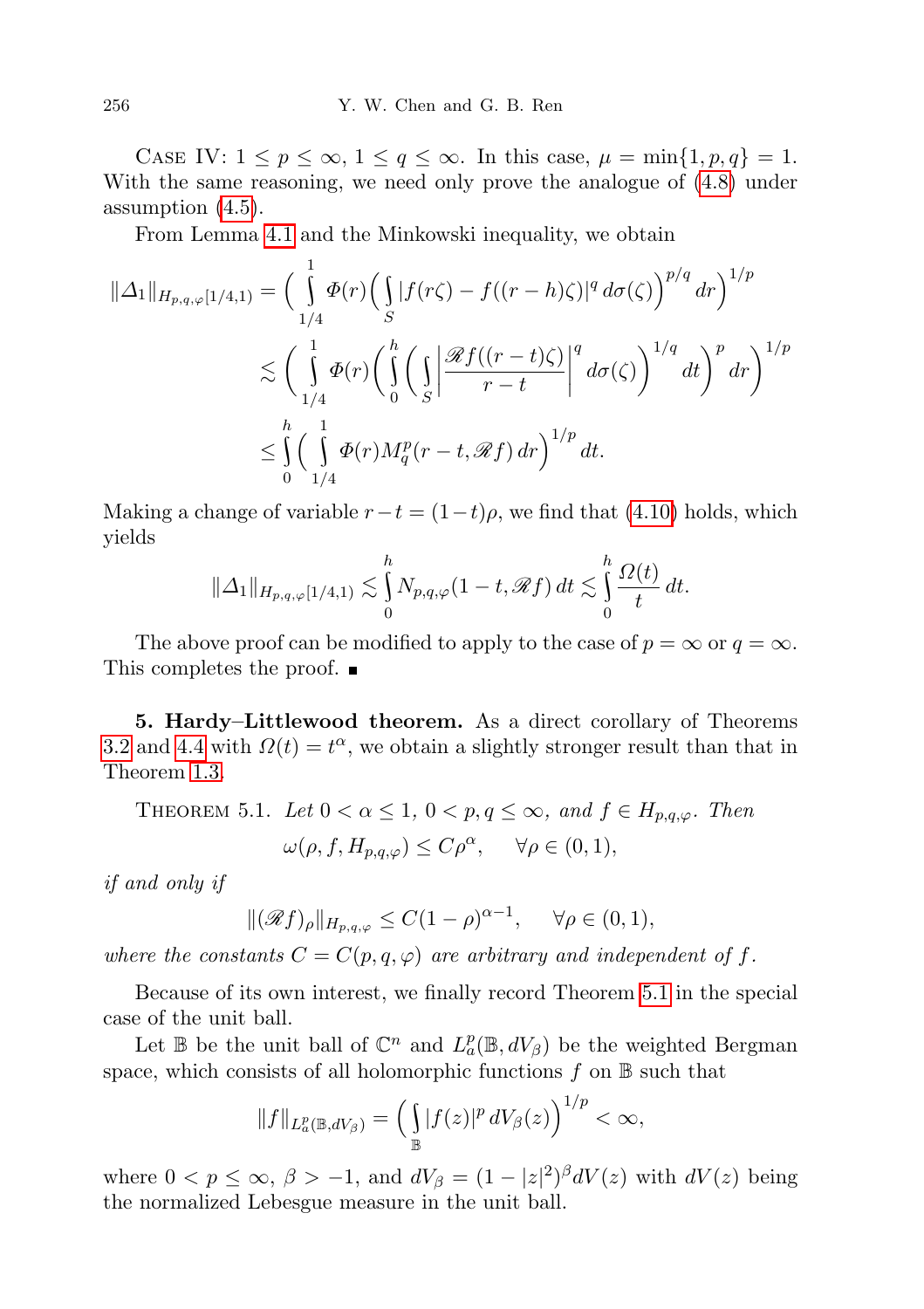The modulus of continuity of  $f$  is defined as

$$
\omega(\delta, f, L_a^p(\mathbb{B}, dV_\beta)) = \sup_{0 \le h \le \delta} \left( \int_{\mathbb{B}} |f(e^{ih}z) - f(z)|^p \, dV_\beta(z) \right)^{1/p}.
$$

Let  $0 < \alpha \leq 1$ . A function  $f \in L^p_\alpha(\mathbb{B}, dV_\beta)$  is said to belong to the  $\alpha$ -Hölder class  $\Lambda^{\alpha}(L^p_a(\mathbb{B}, dV_{\beta}))$  if

$$
\omega(\rho, f, L_a^p(\mathbb{B}, dV_\beta)) \le C\rho^\alpha, \quad \forall \rho \in (0, 1),
$$

where  $C$  is a constant depending on  $f$ .

We denote the radial derivative of  $f$  as

$$
\mathscr{R}f(z) = \sum_{i=1}^{n} z_i \frac{\partial f}{\partial z_i}(z)
$$

and write  $(\mathscr{R}f)_{\rho}(z) = \mathscr{R}f(\rho z)$ .

THEOREM 5.2. Let  $0 < \alpha \leq 1$ ,  $\beta > -1$ , and  $f(z) \in L^p_\alpha(\mathbb{B}, dV_\beta)$ . Then  $f \in \Lambda^{\alpha}(L^p_a(\mathbb{B}, dV_{\beta})) \Leftrightarrow \|(\mathscr{R}f)_{\rho}\|_{L^p_a(\mathbb{B}, dV_{\beta})} = O((1-\rho)^{\alpha-1}), \rho \to 1^-$ 

It is well known that in some sense the Hardy space  $H^p(U)$  can be thought of as the limit of weighted Bergman spaces  $L_a^p(U, dV_\beta)$  as  $\beta \to -1^+$ . In this way, Theorem [1.1](#page-0-0) is exactly the limit case of Theorem [5.1](#page-19-0) with  $\beta \rightarrow -1^+$ .

Acknowledgements. This research was partially supported by the NNSF of China (Nos. 11126246 and 1107 1230) and RFDP of China (No. 20123402110068).

## References

- [C] W. S. Cohn, Non-isotropic Hausdorff measure and exceptional sets for holomorphic Sobolev functions, Illinois J. Math. 33 (1989), 673–690.
- <span id="page-20-4"></span>[D] P. L. Duren, *Theory of*  $H^p$  *Spaces*, Academic Press, New York, 1970.
- <span id="page-20-5"></span>[DL] R. A. DeVore and G. G. Lorentz, Constructive Approximation, Springer, Berlin, 1993.
- [\[F\]](http://dx.doi.org/10.1006/jath.1993.1098) Y. A. Farkov, The n-widths of Hardy–Sobolev spaces of several complex variables, J. Approx. Theory 75 (1993), 183–197.
- <span id="page-20-1"></span>[G] J. B. Garnett, Bounded Analytic Functions, rev. ed., Grad. Texts in Math. 236, Springer, New York, 2007.
- <span id="page-20-3"></span>[HM] K. T. Hahn and J. Mitchell,  $H^p$  spaces on bounded symmetric domains, Ann. Polon. Math. 28 (1973), 89–95.
- [\[HL1\]](http://dx.doi.org/10.1007/BF01171116) G. H. Hardy and J. E. Littlewood, *Some properties of fractional integrals, I*, Math. Z. 27 (1928), 565–606.
- <span id="page-20-0"></span>[\[HL2\]](http://dx.doi.org/10.1007/BF01180596) G. H. Hardy and J. E. Littlewood, Some properties of fractional integrals, II, Math. Z. 34 (1932), 403–439.
- <span id="page-20-2"></span>[H] L. K. Hua, Harmonic Analysis of Functions of Several Complex Variables in the Classical Domains, Transl. Math. Monogr. 6, Amer. Math. Soc., 1963.